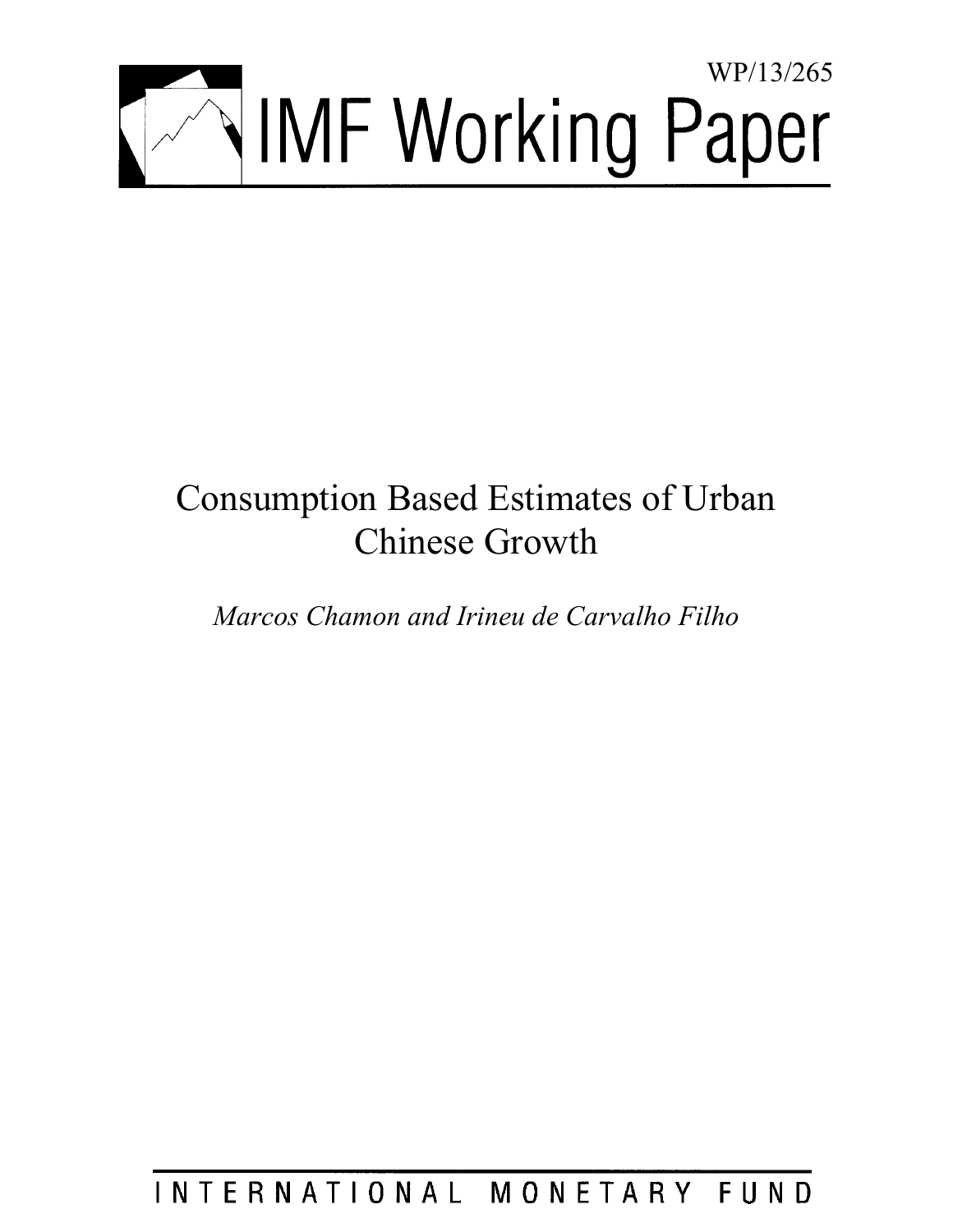## **IMF Working Paper**

#### Research Department

#### **Consumption Based Estimates of Urban Chinese Growth**

#### **Prepared by Marcos Chamon and Irineu de Carvalho Filho**

Authorized for distribution by Atish R. Ghosh

November 2013

**This Working Paper should not be reported as representing the views of the IMF.**  The views expressed in this Working Paper are those of the author(s) and do not necessarily represent those of the IMF or IMF policy. Working Papers describe research in progress by the author(s) and are published to elicit comments and to further debate.

#### **Abstract**

This paper estimates the household income growth rates implied by food demand in a sample of urban Chinese households in 1993–2005. Our estimates, based on Engel curves for food consumption, indicate an average per capita income growth of 6.8 percent per year in 1993–2005. This figure is slightly larger than the 5.9 percent per year obtained by deflating nominal incomes by the CPI. We attribute this discrepancy to a small bias in the CPI, which is of a similar magnitude to the one often associated with the CPI in the United States. Our estimates indicate stronger gains among poorer households, suggesting that urban inflation up to 2005 in China was "pro-poor," in the sense that the increase in the cost of living for poorer households was smaller than for the average one.

JEL Classification Numbers:D12; E20; I32; O10

Keywords: Household consumption; Income growth; CPI Bias

Author's E-Mail Addresses: mchamon@imf.org; idecarvalhofilho@imf.org

de Carvalho Filho: idecarvalhofilho@imf.org; Chamon (corresponding author): mchamon@imf.org. We would like to thank Dora Costa, Angus Deaton, Francisco H. G. Ferreira and Simon Johnson for very helpful discussions on our early work with CPI bias estimation for Latin America, and Eswar Prasad. Any remaining errors are our own.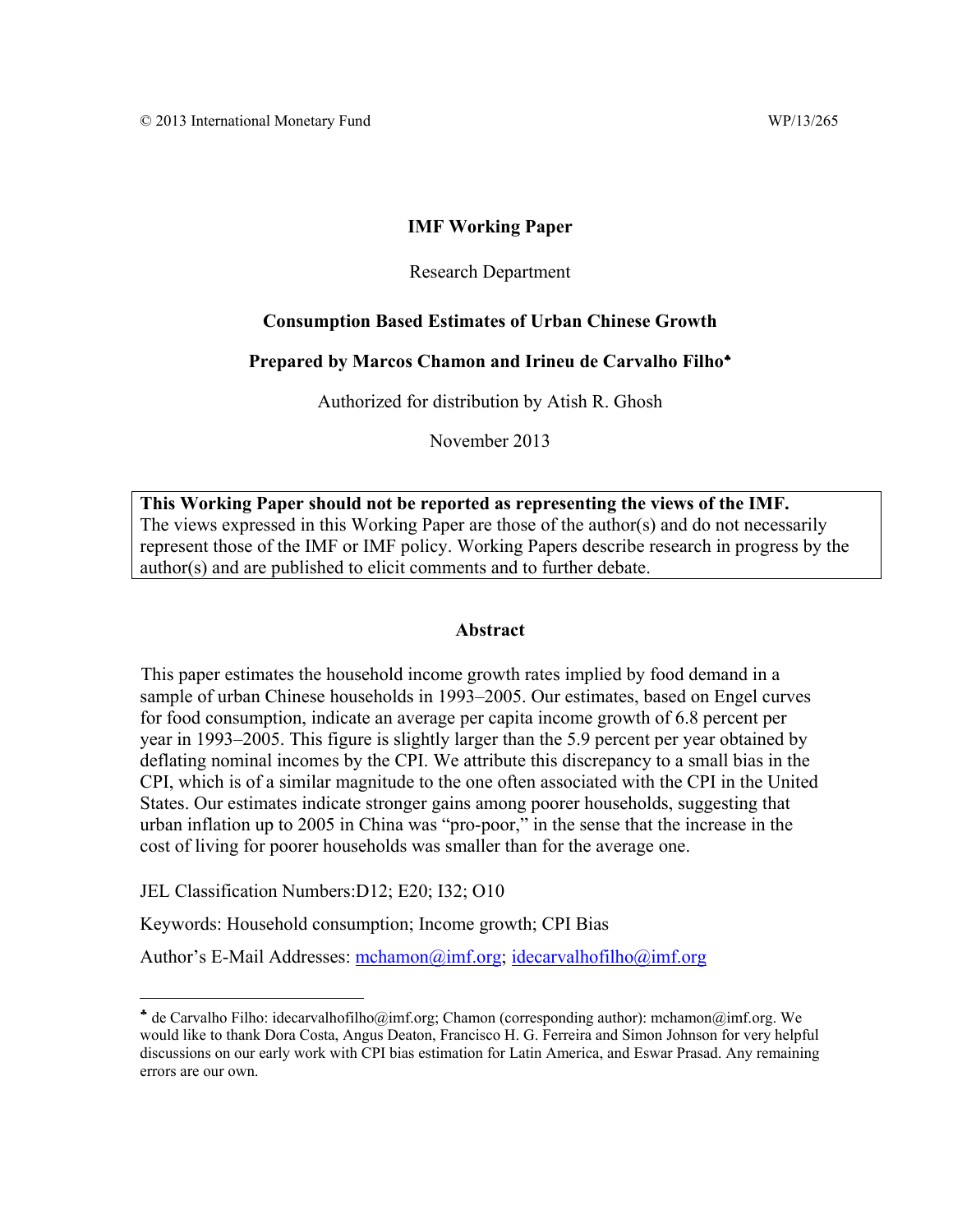|                                                                     | Contents | Page |  |  |
|---------------------------------------------------------------------|----------|------|--|--|
|                                                                     |          |      |  |  |
|                                                                     |          |      |  |  |
|                                                                     |          |      |  |  |
|                                                                     |          |      |  |  |
|                                                                     |          |      |  |  |
|                                                                     |          |      |  |  |
|                                                                     |          |      |  |  |
|                                                                     |          |      |  |  |
|                                                                     |          |      |  |  |
|                                                                     |          |      |  |  |
|                                                                     | Tables   |      |  |  |
|                                                                     |          |      |  |  |
|                                                                     |          |      |  |  |
| 3. Implications of Estimated Bias for Consumption and Income Growth |          |      |  |  |
|                                                                     |          |      |  |  |
|                                                                     | Figures  |      |  |  |

## Figures

| 1. Non-Parametric Estimates of Relationship between Food Shares and Household         |  |
|---------------------------------------------------------------------------------------|--|
|                                                                                       |  |
| 2. Semi-Parametric Estimates of Relationship between Food Shares and Household        |  |
|                                                                                       |  |
| 4. Estimated Bias in 1993–2005 as a Function of CPI-Measured Real Expenditure         |  |
|                                                                                       |  |
| 4. Estimated Cumulative Bias in China since 1993 across Different Methods             |  |
|                                                                                       |  |
| 5. Estimated Cumulative Bias and Confidence Intervals under Different Methodologies23 |  |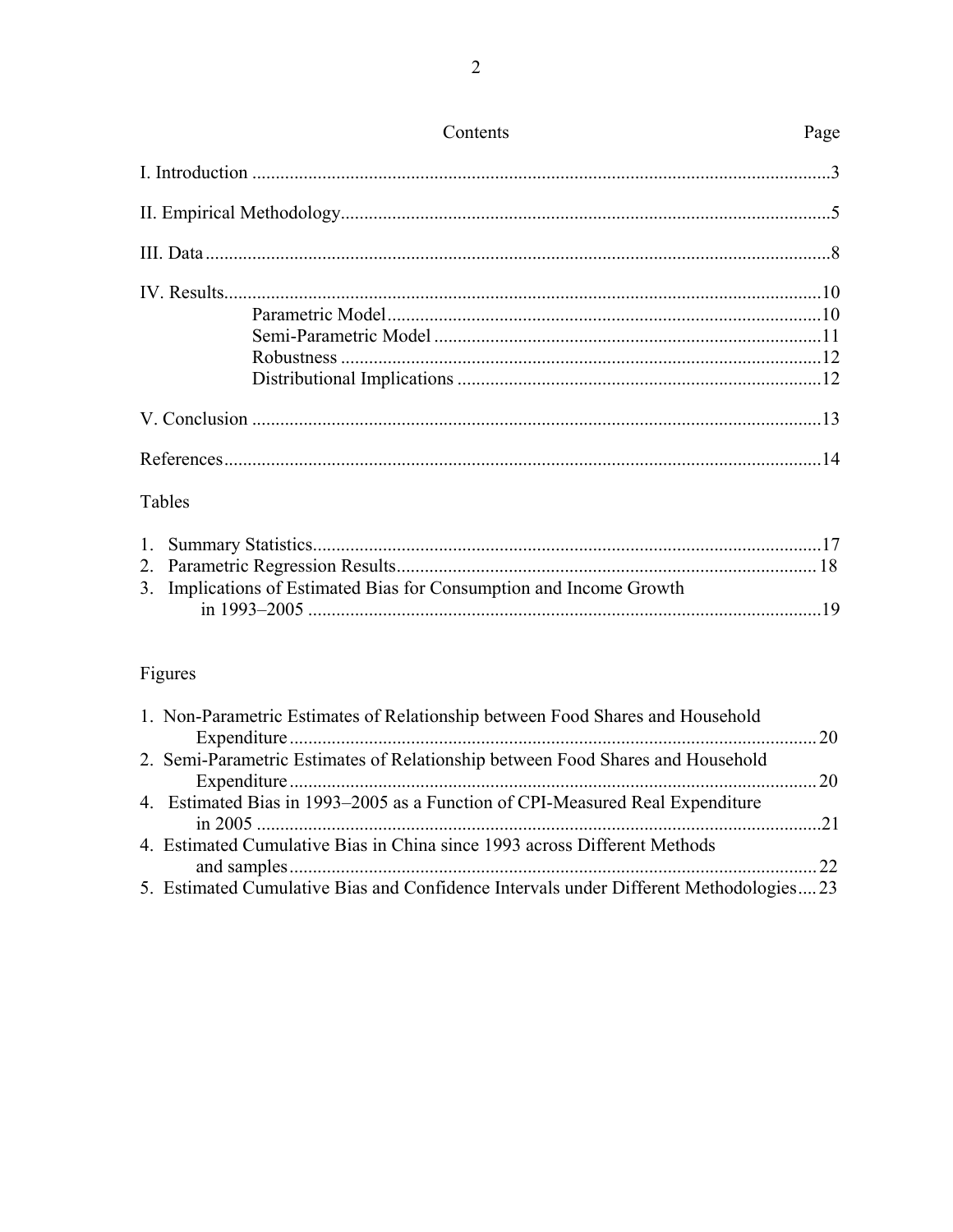## **I. INTRODUCTION**

China has enjoyed very large economic growth since it began to liberalize its economy. Real GDP per capita has increased almost 10-fold since 1978, growing at an average of 8.5 percent per year. This growth has brought increasing prosperity to Chinese households, lifting tens of millions out of poverty at unprecedented rates. Large growth rates in real per capita income are also observed in urban and rural household surveys: 7 percent per year since 1978 for urban households and 5 percent per year since 1985 for rural households.<sup>1</sup>

This paper uses a subset of the Urban Household Survey in 1993–2005 to estimate the real income growth implied by Engel curves for food consumption, following the method developed in Nakamura (1997), Costa (2001) and Hamilton (2001) for the United States; and explored by de Carvalho Filho and Chamon (2012) for Brazil; Gibson, Stillman and Le (2008) for Russia, Barrett and Brzozowski (2010) for Australia, among others.

One of the strongest empirical regularities in economics is that the share of food in total household expenditures declines as (real) income grows (Engel's law). We estimate a model for household-level budget share of food as a function of real expenditure, relative prices, and household characteristics, using different household expenditure survey cross-sections. Assuming nominal expenditure is measured accurately and preferences are stable, we attribute the difference between the real expenditure growth based on our estimates and the "headline" real expenditure growth obtained by deflating nominal income by the Consumer Price Index (CPI) to measurement error in the latter.

These estimates are particularly interesting in the case of China for a number of reasons. First, it yields real income growth figures that are unrelated to those of standard methods, providing an interesting cross-check. That is particularly relevant in the Chinese context as the reliability of Chinese statistics have generated heated debate among researchers. Some have raised a number of concerns that growth may be overestimated (e.g. Young 2003, and Maddison 2006), while others have argued these concerns are exaggerated and that the statistics are not biased (e.g. Holz 2006a and 2006b, and Chow 2006). Our findings suggest that the urban CPI overstated the true cost of living (so actual real income growth is even higher than indicated by official statistics), but that bias is only about 1 percent per year, which is in line with bias estimates for the U.S.

1

 $1$  The discrepancy between GDP growth and income growth in the household surveys can be partly attributed to a declining share of household income in GDP. The household's share in total GDP has been declining over time, which can help explain the gap between the growth rates in the household surveys and the GDP figures, which can also be caused by other measurement problems (Deaton and Kozel, 2005).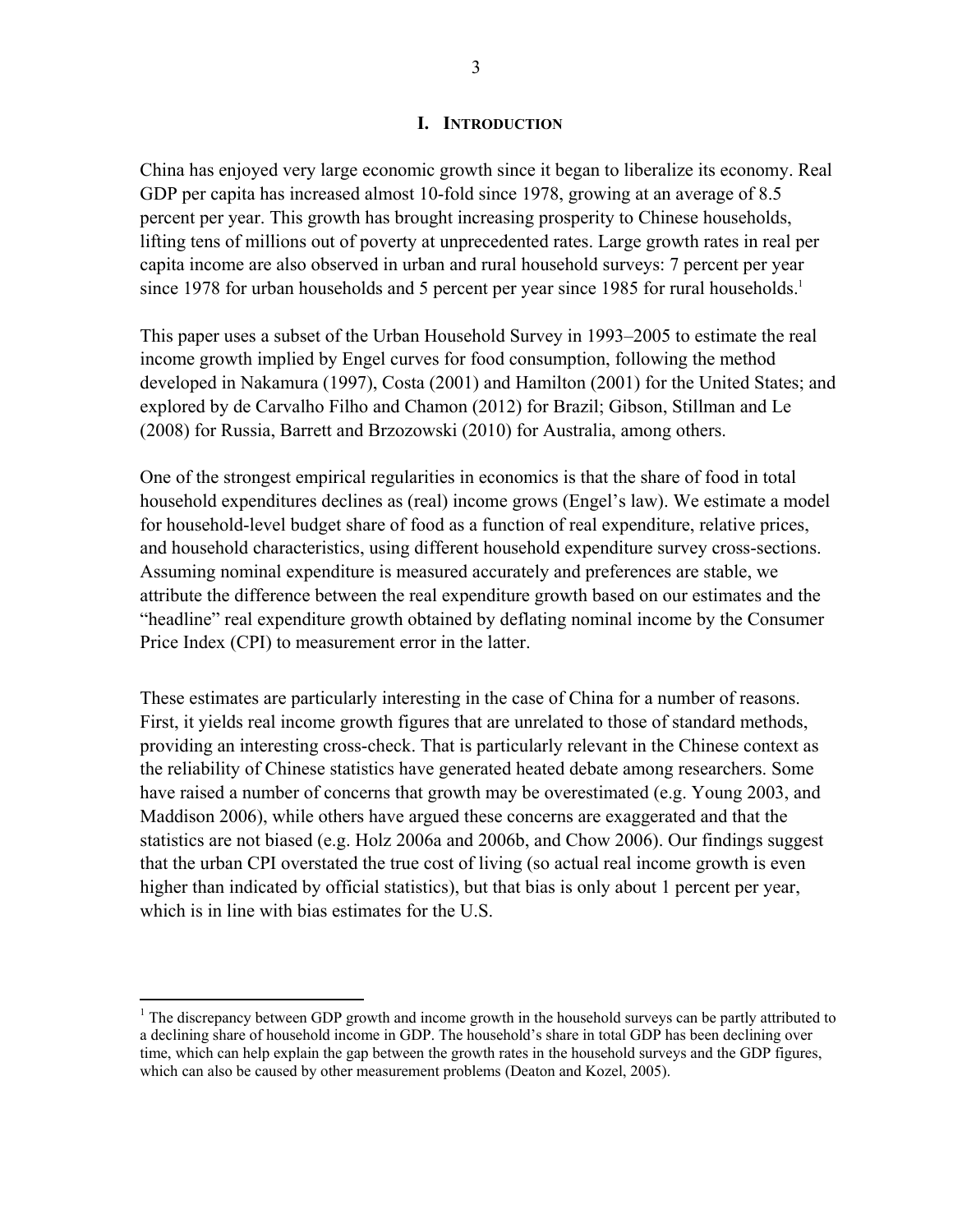Second, our estimates are not sensitive to errors in price deflators. In fact, the method was developed as a way to infer an implicit price deflator which was then used to gauge the potential error in the standard Consumer Price Index (CPI).

Finally, our estimates contribute to the debate about income inequality in China. Much of that literature has focused on the urban-rural gap (e.g. Ravallion and Chen 2007, Almås and Auglænd Johnsen, 2012, Montalvo and Ravallion 2010). But rising inequality has also been documented even within urban China (e.g. Cai, Chen, and Zhou 2010). While our paper cannot inform urban vs rural comparisons, since it focuses only on urban households, it sheds new light on the inequality debate within urban China. The method can be used to estimate income growth rates at different points of the distribution implicitly using income-specific price deflators. This can control for whether inflation was higher or lower for poor households, yielding insights that could not be obtained just by deflating incomes of the rich and the poor by the same inflation rate.<sup>2</sup> Our findings confirm the strong growth in income among the Chinese households. In fact, if anything the growth has been slightly stronger than official statistics indicate. Moreover, our estimates indicate stronger growth among the poorer households until 2005.3

Using this method, Costa (2001) and Hamilton (2001) estimate real household income growth in the U.S. since the 1980s to be roughly 1 percent per year higher than implied by nominal income deflated by the CPI. Their estimates are similar to those of the Boskin Commission, which estimated CPI bias at 1.1 percentage points per year in 1995–96 (Boskin and others, 1996). Our estimates for China point to a similar figure, which is remarkable given the challenges of measuring prices in an economy undergoing rapid transformation.<sup>4</sup>

There is an extensive literature arguing that changes in the CPI overestimate the increase in cost of living in the United States.<sup>5</sup> The main sources of bias include the late introduction of new goods into the CPI basket, failure to (fully) account for improvements in quality, and consumer substitution. Any of these channels could account for the small bias estimated.

 $\overline{a}$ 

<sup>&</sup>lt;sup>2</sup> Please note that our sample ends in 2005, and it is possible that relative price changes since then (notably higher food prices) may have disproportionately affected poorer households.

 $3$  The CPI computed by statistical agencies can be interpreted as a weighted average of household price indexes, the weight of each household determined by its total expenditures. Therefore, CPIs tend to track more closely the evolution of the price of more wealthy households (Ley, 2001). The importance for inequality of differences across the income spectrum in the inflation faced by households is highlighted by Goñi, López and Servén (2006) in the Latin American context.

<sup>&</sup>lt;sup>4</sup> In a middle income country context, de Carvalho Filho and Chamon (2012) estimated CPI bias of about 3 percentage points per year in Brazil and Mexico.

<sup>&</sup>lt;sup>5</sup> For an overview of this literature, see National Research Council (2002), Hausman (2003) and Lebow and Rudd (2003).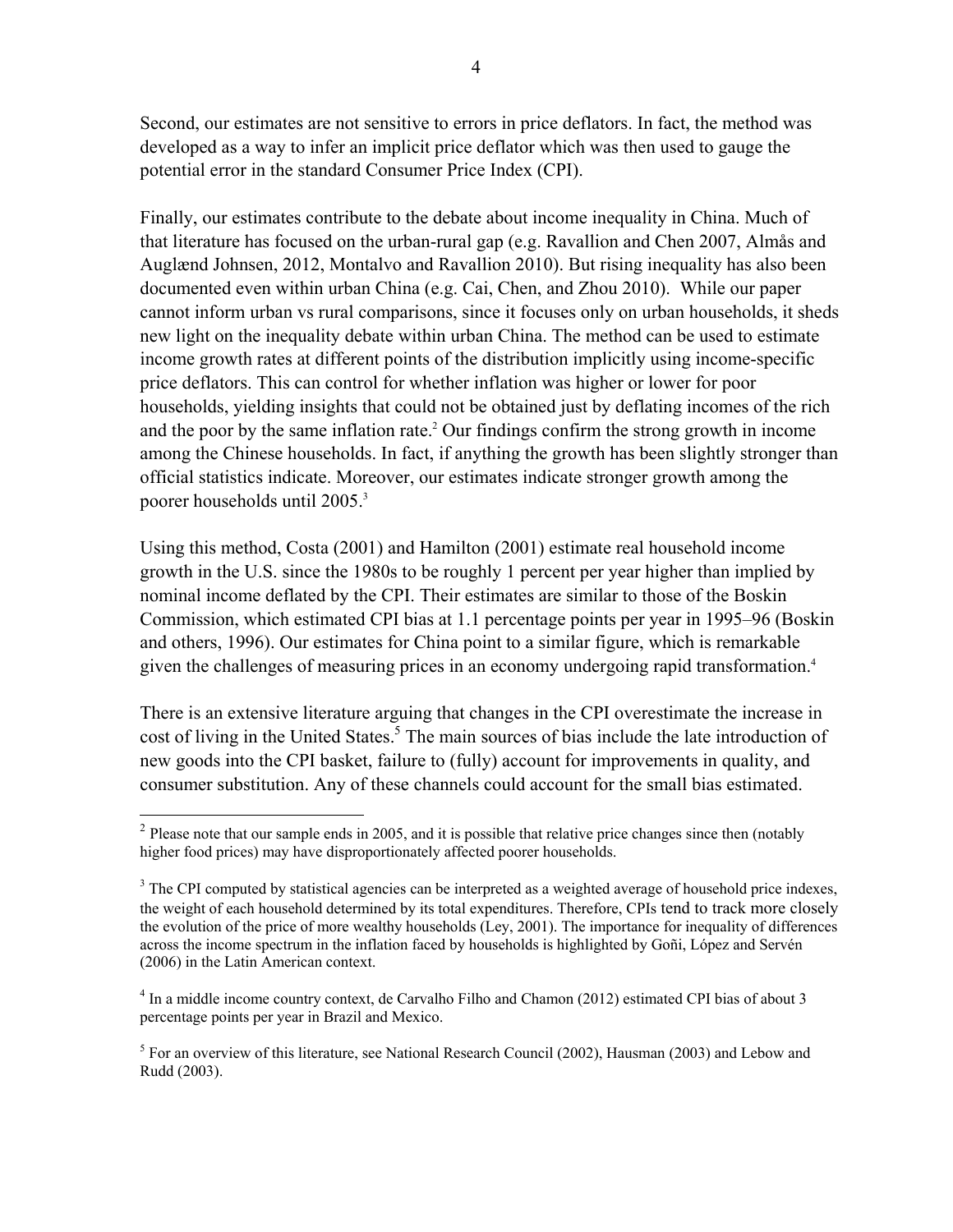There are a few papers that have used Engel curves to estimate CPI bias in other countries. Among advanced economies, in addition to the Costa (2001) and Hamilton (2001) papers on the U.S., Gibson and Scobie (2010) estimate a bias of one percent per year in New Zealand in 1984–2001, and Beatty and Larsen (2005) estimate a bias of 1.5 percent per year in Canada during 1978–2000. Among developing countries, Gibson, Stillman and Le (2008) estimated CPI bias in Russia during 1994–2001 to be about 1 percent per month.<sup>6</sup> De Carvalho Filho and Chamon (2012) estimated the bias in Brazil 1987–2002 and Mexico 1984–2004 to be about 3 percent per year (with the large bias being attributed to one-off effects of the trade reforms). Contemporaneous papers on China (both of which cite the present paper) include Cook (2013), who uses the data from the Chinese Household Income Project and estimates a bias similar to ours, and Nakamura, Steinsson and Liu (2013) who use aggregate data and find that inflation was underestimated in the 1990s but overestimated in the 2000s.

The remainder of this paper is organized as follows. Section II describes the methodology. Sections III presents the results and Section V concludes.

#### **II. EMPIRICAL METHODOLOGY**

This section uses the same approach from de Carvalho Filho and Chamon (2012), which builds on the methods developed in Nakamura (1997), Costa (2001) and Hamilton (2001).

We start with the demand function for food that emerges from Deaton and Muellbauer's (1980) Almost Ideal Demand System:

$$
w_{i,j,t} = \phi + \gamma (\ln P_{F,j,t} - \ln P_{N,j,t}) + \beta (\ln Y_{i,j,t} - \ln P_{G,j,t}) + \sum_{x} \theta_{x} \mathbf{X}_{i,j,t} + \mu_{i,j,t},
$$
 (1)

where the subscripts refer to household *i*, region *j*, and period *t*; *w* is the share of food in total household expenditures;  $P_F$ ,  $P_N$  and  $P_G$  are the true but unobservable price indices of food, nonfood and the general index for all goods; *Y* is the household's nominal expenditure; **X** is a vector of household characteristics; and  $\mu$  is the residual. A negative  $\beta$  characterizes a necessity good while a positive  $\beta$  characterizes a luxury good. The true price index  $P_G$  is measured with CPI error. Let  $\Pi_{G,i,t}$  denote the percent cumulative increase in the CPI

 $\overline{a}$ 

<sup>&</sup>lt;sup>6</sup> It is possible that challenges related to deflating past expenditures in a high-inflation environment have caused an overestimation of the food budget share during years of high inflation (since typically the recall window to measure non-food expenditures is longer), thereby leading to implausibly large CPI bias estimates in Russia. It is also possible that estimating an expenditure level-specific bias and weighting those estimates by household expenditure as we do would lower their bias estimates for Russia.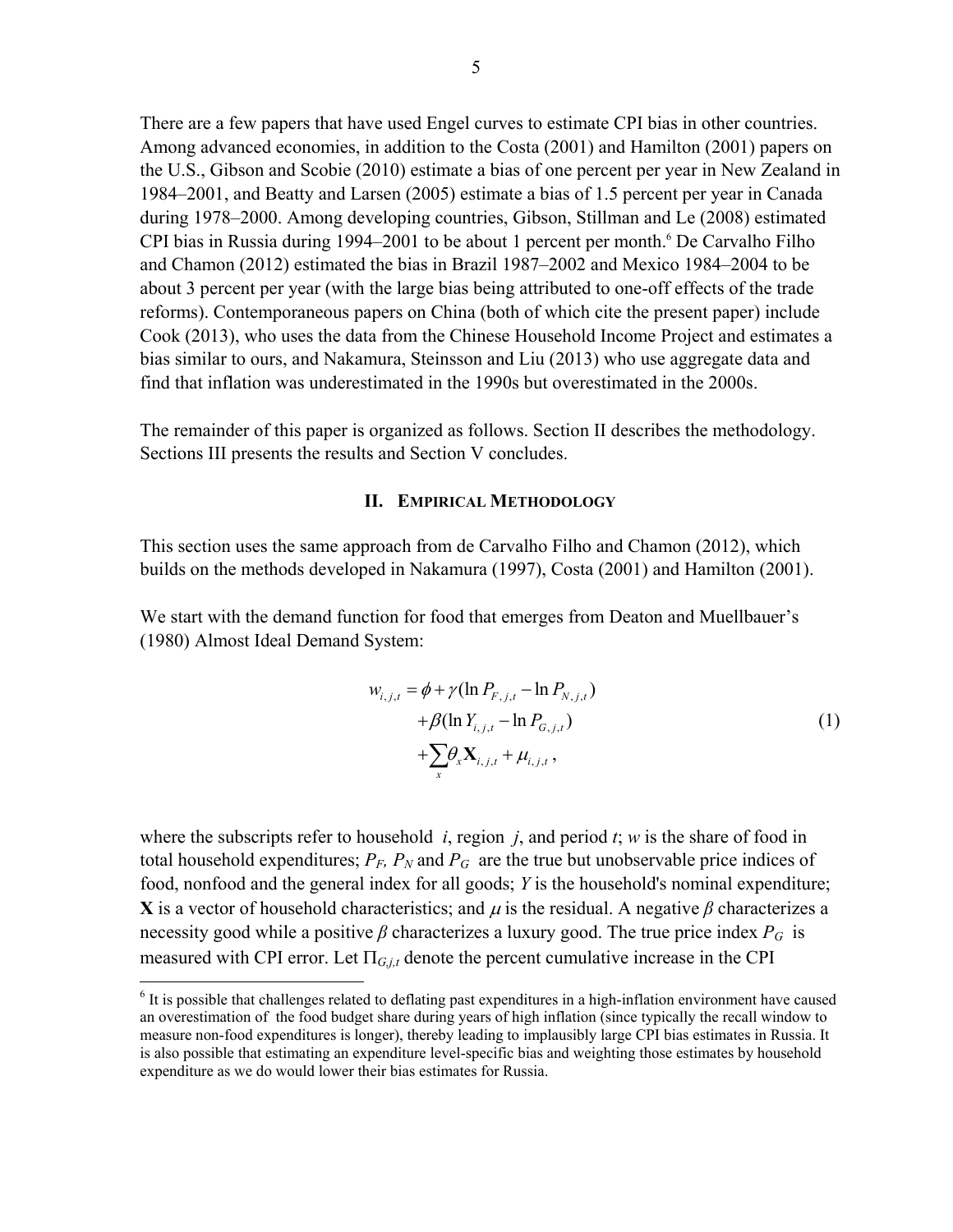measured price and *EG,j,t* denote the percent cumulative measurement error from period *0* to period *t*, for food, nonfood or all goods, as indicated by the subscript. Equation (1) can be rewritten as:

$$
w_{i,j,t} = \phi + \gamma (\ln(1 + \Pi_{F,j,t}) - \ln(1 + \Pi_{N,j,t}))
$$
  
+  $\beta (\ln Y_{i,j,t} - \ln(1 + \Pi_{G,j,t}))$   
+  $\gamma (\ln P_{F,j,0} - \ln P_{N,j,0}) - \beta \ln P_{G,j,0}$   
+  $\gamma (\ln(1 + E_{F,j,t}) - \ln(1 + E_{N,j,t})) - \beta \ln(1 + E_{G,j,t})$   
+  $\sum_{x} \theta_{x} \mathbf{X}_{i,j,t} + \mu_{i,j,t}$ , (2)

We assume that the CPI measurement error does not vary geographically, and rewrite (2) as:

$$
w_{i,j,t} = \phi + \gamma (\ln(1 + \Pi_{F,j,t}) - \ln(1 + \Pi_{N,j,t})) + \beta (\ln Y_{i,j,t} - \ln(1 + \Pi_{G,j,t})) + \sum_{j} \delta_j D_j + \sum_{t} \delta_t D_t + \sum_{x} \theta_x \mathbf{X}_{i,j,t} + \mu_{i,j,t},
$$
(3)

where  $D_i$  and  $D_t$  are regional and time dummies and:

1

$$
\delta_j = \gamma (\ln P_{F,j,0} - \ln P_{N,j,0}) - \beta \ln P_{G,j,0}
$$
\n(4)

$$
\delta_t = \gamma (\ln(1 + E_{F,t}) - \ln(1 + E_{N,t})) - \beta \ln(1 + E_{G,t})
$$
\n(5)

All the terms in Equation (3) are observable and once the equation above has been estimated, we are ready to compute the cumulative CPI bias. If food and nonfood are equally biased, then:

$$
\ln(1 + E_{G,t}) = -\delta_t / \beta \tag{6}
$$

It seems likely that mismeasurement is less of a problem for food than for nonfood goods. As a result, to the extent that food is a necessity ( $\beta$  < 0) and food shares increase with the relative price of food ( $\gamma > 0$ ), one can show that equation (6) understates the bias for small positive values of  $\gamma$  as in our estimates.<sup>7</sup>

<sup>&</sup>lt;sup>7</sup> Note that this formula yields a multiplicative bias. That is, if the change in the CPI in a given period was 10 percent and its estimated bias is 3 percent, the estimated change in the true cost of living would be 6.7 percent,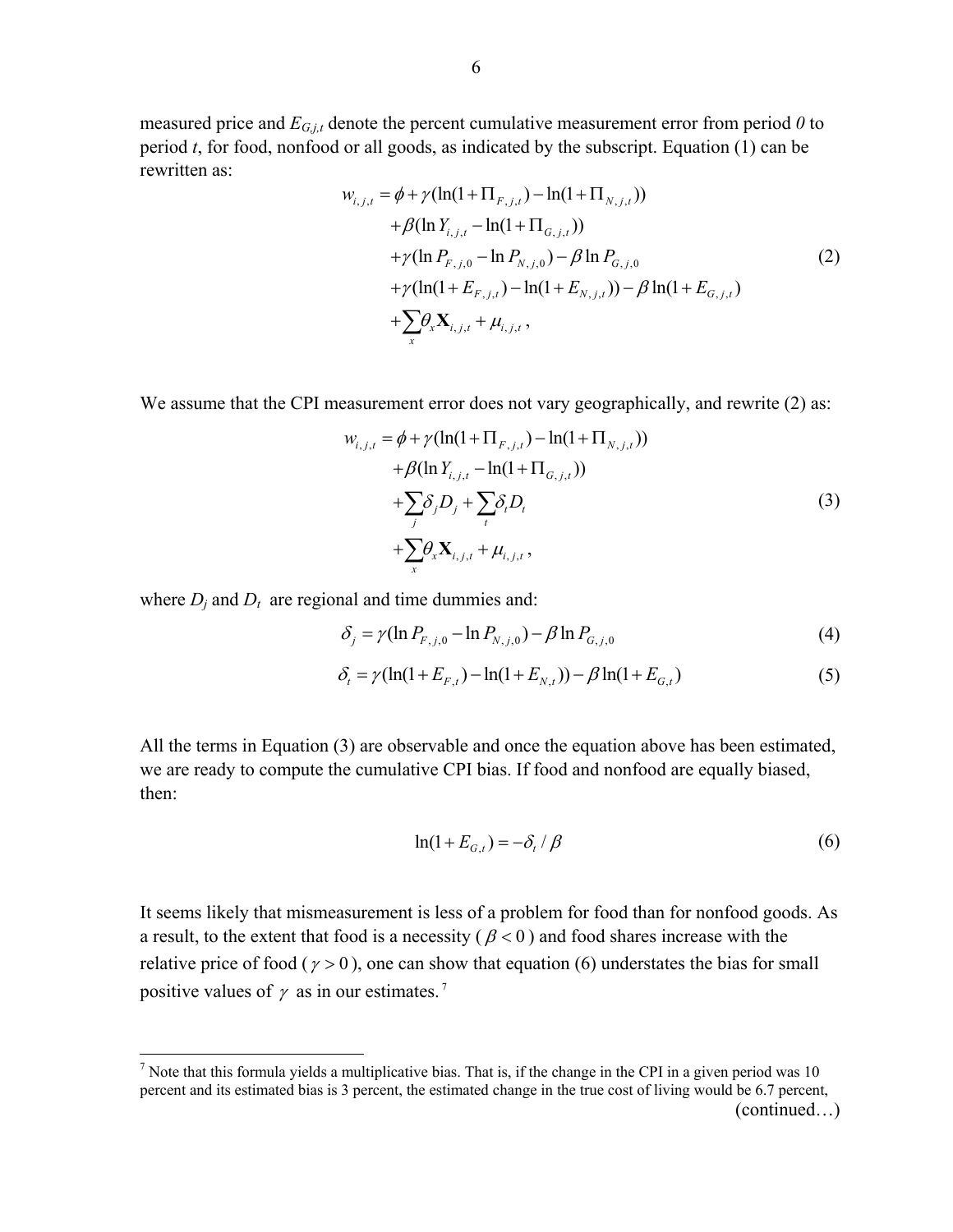The parametric specification discussed above assumes that all households at a given date face the same bias. The estimation of (3) through minimization of squared errors yields an estimate of the bias for the average household. However, the actual CPI index is based on an aggregate consumption bundle that by design disproportionately represents richer households as they account for a disproportionate share of aggregate consumption. Thus, to the extent that the discrepancy between the true cost of living index and the headline CPI varies across the income distribution, there might be substantial differences between the bias facing the average household and the bias for the aggregate consumption bundle, which is the one that maps to the CPI.

The model in equation (3) can be extended to address this concern, by assuming the bias is a linear function of the log of real expenditure:

$$
\ln(1 + E_{G,i,t}) = a_t + b_t(\ln Y_{i,j,t} - \ln(1 + \Pi_{G,j,t}))
$$

Maintaining the same assumption that food and non-food are equally biased and that the bias does not vary by region, one can estimate:

$$
w_{i,j,t} = \phi + \gamma (\ln(1 + \Pi_{F,j,t}) - \ln(1 + \Pi_{N,j,t}))
$$
  
+ (\beta + \sum\_{i} \lambda\_{i} D\_{i}) (\ln Y\_{i,j,t} - \ln(1 + \Pi\_{G,j,t}))  
+ \sum\_{j} \delta\_{j} D\_{j} + \sum\_{i} \delta\_{i} D\_{i}  
+ \sum\_{x} \theta\_{x} \mathbf{X}\_{i,j,t} + \mu\_{i,j,t},

and obtain the following expression for CPI bias at different points in the expenditure distribution.

$$
\ln(1 + E_{G,i,t}) = \frac{-\delta_t}{\beta} + \frac{\lambda_t}{\beta} (\ln Y_{i,j,t} - \ln(1 + \Pi_{G,j,t}))
$$
(7)

Finally, we can also use a flexible non-parametric approach for the bias by estimating a semiparametric version of the demand function (1), allowing for estimation of the bias at different

since  $(1-0.03)$  $\cdot 1.1=1.067$ . If the change in the CPI was 100 percent, the estimated change in the true cost of living would be 94 percent (since  $1-0.03$ )  $\cdot$  2=1.94.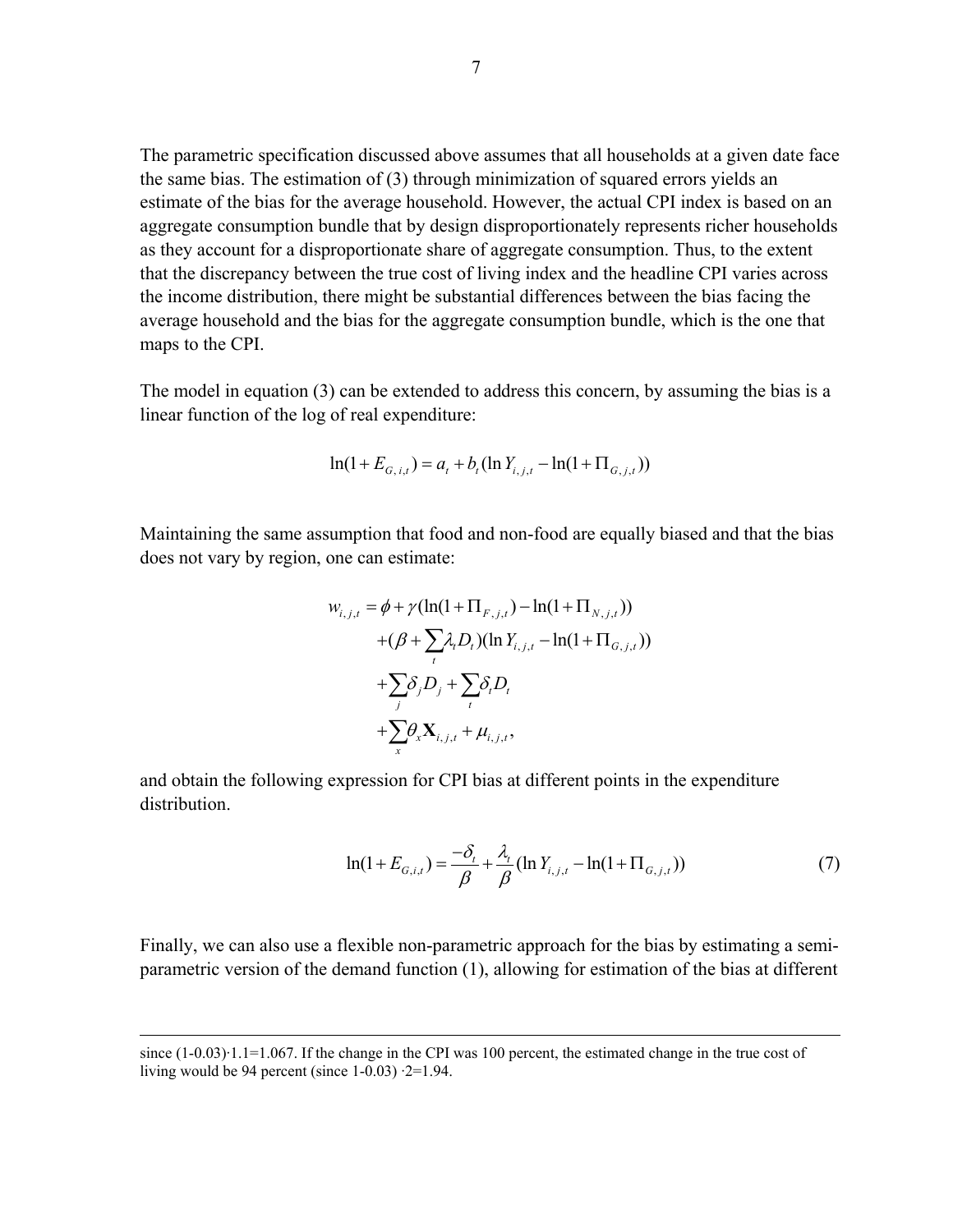levels of expenditure. Still under the assumption that food and non-food are equally biased and that the bias does not vary by region, we can rewrite (3) as:

$$
w_{i,j,t} = \phi + \gamma (\ln(1 + \Pi_{F,j,t}) - \ln(1 + \Pi_{N,j,t}))
$$
  
+  $\sum_{t} D_{t} f_{t} (\ln Y_{i,j,t} - \ln(1 + \Pi_{G,j,t}) - \ln(1 + E_{G,i,t}))$   
+  $\sum_{x} \theta_{x} \mathbf{X}_{i,j,t} + \mu_{i,j,t}$ 

We estimate  $f_t(\ln Y_{i,t,t} - \ln(1 + \Pi_{G,i,t}) - \ln(1 + E_{G,i,t}))$  non-parametrically using the differencing method proposed in Yatchew (1997). In a nutshell, that method consists of ordering households by their (CPI-measured) real income, and (higher-order) differencing the equation above so as, to an approximation, eliminate the terms involving  $f()$ . We are then able to estimate the parametric terms  $\hat{\phi}$ ,  $\hat{\gamma}$ ,  $\hat{\delta}$ , and  $\hat{\theta}_x$ , obtain the non-parametric term:

$$
f_t(\ln Y_{i,j,t} - \ln(1+\Pi_{G,j,t}) - \ln(1+E_{G,t}) = w_{i,j,t} - \hat{\phi} - \hat{\gamma}(\ln(1+\Pi_{F,j,t}) - \ln(1+\Pi_{N,j,t})) - \sum_x \hat{\theta}_x \mathbf{X}_{i,j,t},
$$

and estimate  $f_{\ell}$  *()* using a locally-weighted linear regression with quartic kernel weights. The bias at a given CPI-measured real income level at time *t* is then estimated as the increase in CPI-measured real income that would have prevented the Engel curves from shifting. That is, we solve at each expenditure level for the value of  $E_{G_{i,t}}$  that satisfies:

$$
\hat{f}_t(\ln Y_{i,j,t} - \ln(1 + \Pi_{G,j,t}) - \ln(1 + E_{G,i,t})) = \hat{f}_0(\ln Y_{i,j,t} - \ln(1 + \Pi_{G,j,t}))
$$

## **III. DATA**

A subset of the Urban Household Survey (UHS) conducted by the National Bureau of Statistics (NBS) is available through the Databank for China Studies at the Chinese University of Hong Kong. That databank covers the entire UHS for 1986–1992 and a subset of 10 provinces/municipalities for 1993–1997.<sup>8</sup> Data from that same subset of provinces/municipalities in 1998–2005 was made available through a special collaboration agreement with China's National Bureau of Statistics. Provincial-level CPI coverage broken down by expenditure group starts in 1993 for most of the provinces in our sample. As a result, we limit our sample to those 10 provinces/municipalities in 1993–2005.

 $\overline{a}$ 

<sup>&</sup>lt;sup>8</sup> Those provinces/municipalities are: Anhui, Beijing, Chongqin, Ganshu, Guangdong, Hubei, Jiangsu, Liaoning, Shanxi and Sichuan.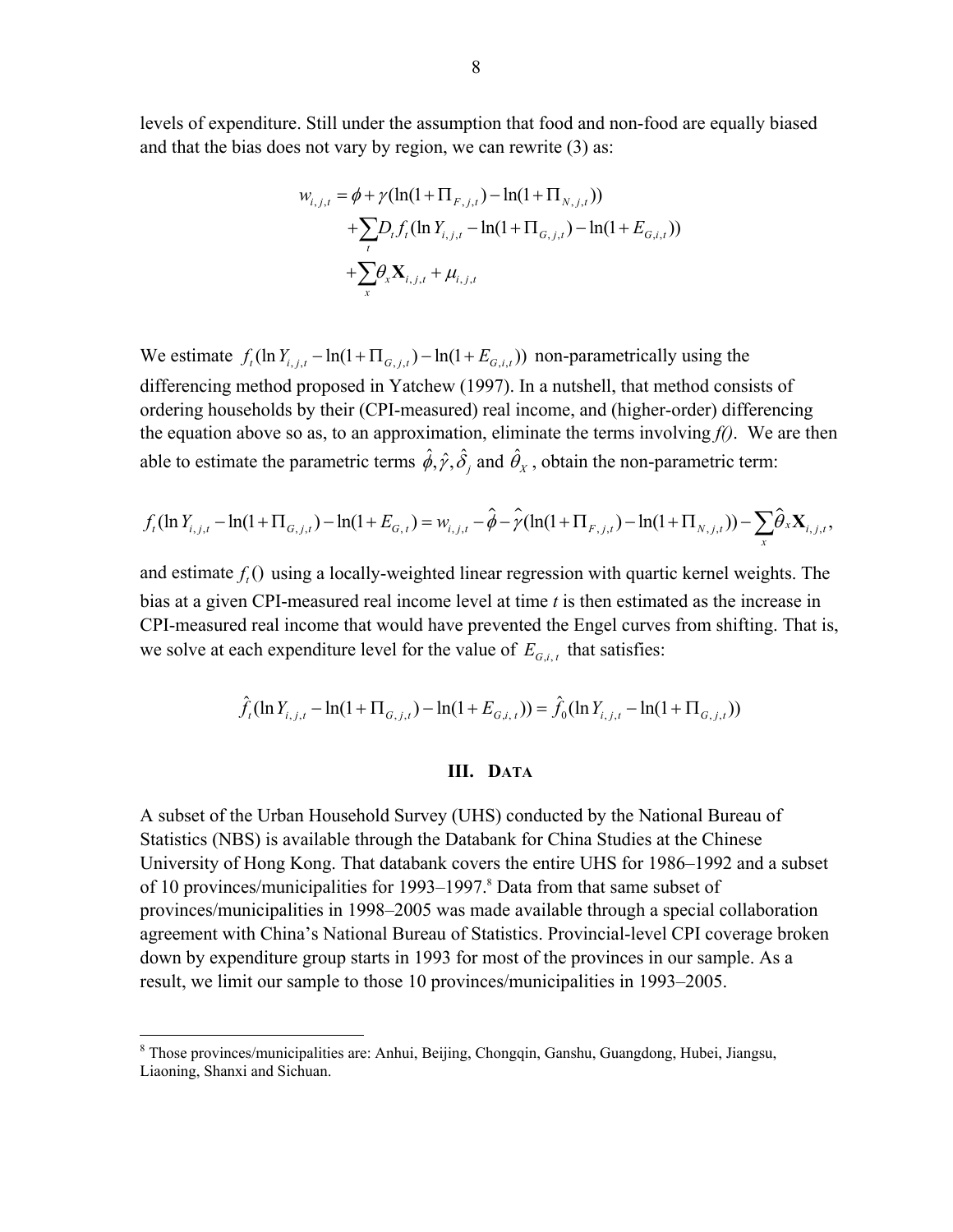This sub-sample is fairly representative of the entire urban sample.<sup>9</sup> According to national accounts data, urban households accounted for 58 percent of final household consumption expenditures in 1993, with that share rising to 73 percent by 2005.

The UHS is based on a probabilistic sample and stratified design. It provides household-level information for a number of variables, including detailed information on income and consumption expenditures. It also provides demographic and employment information of household members, living conditions and a number of other household characteristics. The data are collected over the course of the year. Households are asked to keep a record of their income and expenditures, which is collected every month by a surveyor. Table 1 reports summary statistics for our sample. The sample size increases significantly starting in 2002, when the survey instrument was refined to obtain more detailed responses to some questions and the sample size was increased.

Our measure of food consumption covers food, beverages and tobacco (which were aggregated by the NBS in a same consumption category). It includes expenditures inside and outside of the house. The food budget share is computed as a ratio of total consumption expenditures.<sup>10</sup> Alternatively, we could have computed it as a share of a total expenditures, which in addition to consumption would include transfers made by the household, different forms of savings, and housing construction and purchase expenditures (which are quite large due to the housing reform and privatization of the housing stock). Not only were these nonconsumption expenditures large (consumption expenditures were on average only about 80 percent of income), but they also increased over time (consumption as a share of income declines 7 percentage points in our sample). In our view, the share of food in consumption expenditures provided a better measure of the share of resources required to meet those basic necessities, and more reliable Engel curves. The results are similar if the food share is computed relative to a broader measure of expenditures or income.

The income variable we focus on includes labor income, property income, transfers (both social and private, including gifts), and income from household sideline production. Neither our income nor consumption measures capture the value of owner-occupied housing.<sup>11</sup> In

1

<sup>&</sup>lt;sup>9</sup> These provinces/municipalities are slightly richer than the others, with incomes about 10 percent higher than the average.

<sup>&</sup>lt;sup>10</sup> The categories covered under consumption include: food; clothing and footwear; household appliances, goods and services; medical care and health; transportation and communications; recreational educational and cultural services; housing; and sundries.

 $11$  Households report their estimate for the rental value of owner-occupied housing from 2002 onwards. It is very rare in our sample for households to live in a rented private house (most are rented public units), so we cannot meaningfully estimate the rental value of owner-occupied houses at market prices in previous years.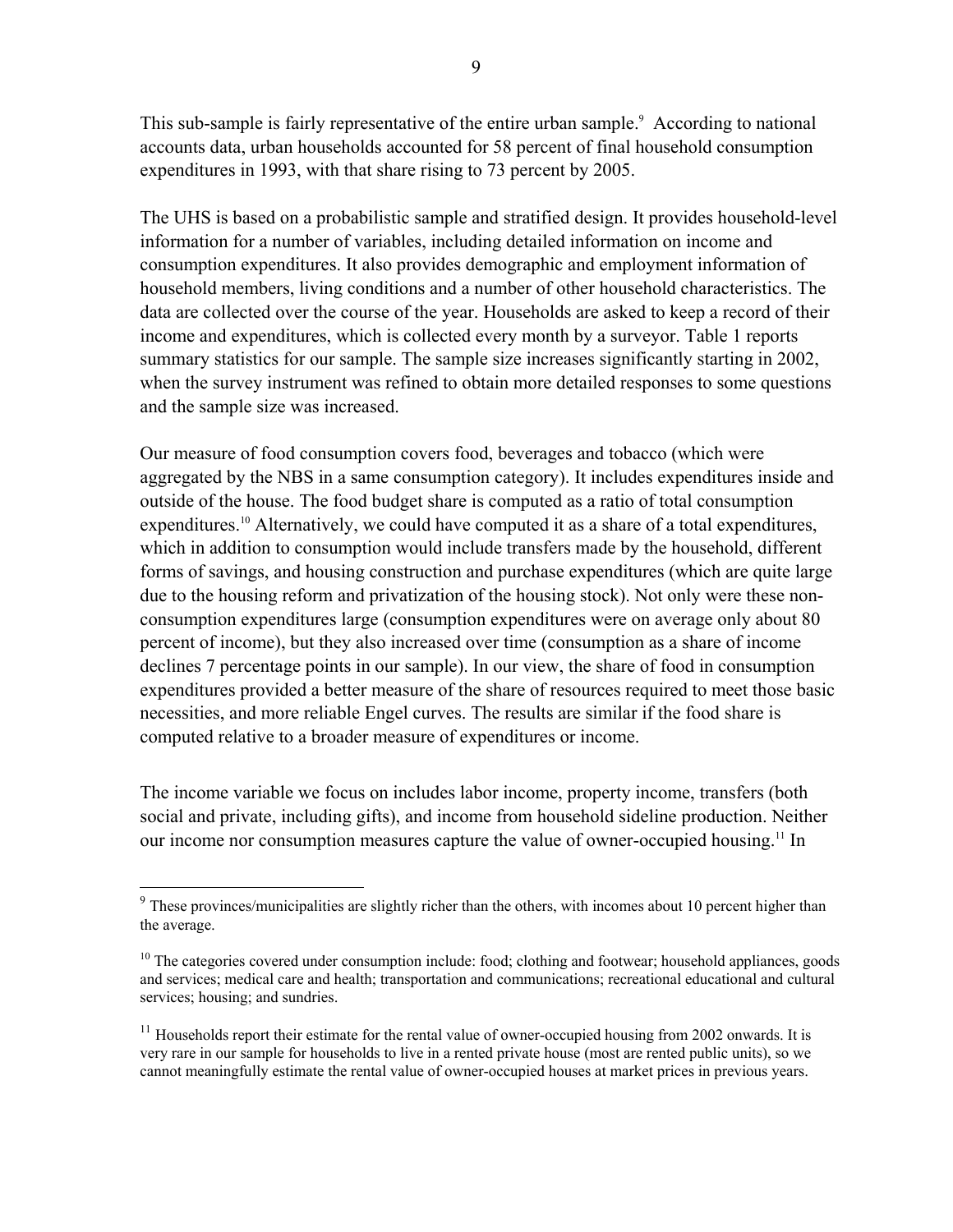order to control for the effects of home ownership on the food budget share, we use dummies for the ownership/rental status of the home.

All variables are expressed on an annual basis, with nominal values deflated to 2005 prices using the respective province CPI, which is also produced by the NBS.

# **IV. RESULTS**

We first estimate "true real income growth" (i.e., growth in income deflated by the estimated true cost of living index) based on equation (3). Our specification allows for regional variation in relative prices. The controls for household characteristics include dummies for home ownership, rental of a private home, public housing, or other condition; gender of the head of the household; presence of a spouse; whether the head of the household, the spouse, or both have labor income; the log of the household size; and the share of household members in age groups: 0 to 4; 5 to 9; 10 to 14; 15 to 19; and 20+ years old.

Table 1 provides summary statistics for our sample. The average budget share of food in consumption gradually declines from 54 percent in 1993 to 44 percent in 2005. The relative price of food fluctuates during the sample, but remains within a 15 percent band centered at its sample average. CPI-measured real consumption per capita increases 78 percent during our sample (4.9 percent per year), while income per capita increases 99 percent (5.9 percent per year). Note the substantial increase in real per capita food expenditures (even though the food share in the budget has declined), which confirms the increasing affluence of Chinese households. There has been a slight decline in household size over time. Perhaps the most striking trend in Table 1 is the rapid increase in home ownership rates, from 24 percent in 1993 to 86 percent in 2005. Much of that increase was due to the housing reform (65 percent of home owners in 2005 bought their house through the reform).

## **Parametric Model**

Table 2 reports the linear regression results. The first two columns estimate the bias assuming it is constant across households in a same year (as in Costa 2001 and Hamilton 2001). The third and fourth columns allow the bias to vary linearly on the log of real expenditure. The coefficients on the time dummies are negative and statistically significant, suggesting that food shares declined by more than would be predicted based on relative price and household characteristics. The estimated coefficients on log consumption expenditure range from -0.13 to -0.18, which are reasonable slopes for the Engel curve. The coefficients on the log of the relative price of food are positive, as expected, and statistically significant, ranging from 0.30 to 0.37. These parameters suggest that a 1 percent increase in consumption will lower the food budget share by a similar amount as a  $\frac{1}{2}$  percent decline in the relative price of food. Table 2 also reports the resulting estimate for the cumulative CPI bias, *EG,t*, which is negative as expected (the values reported correspond to its absolute value). Given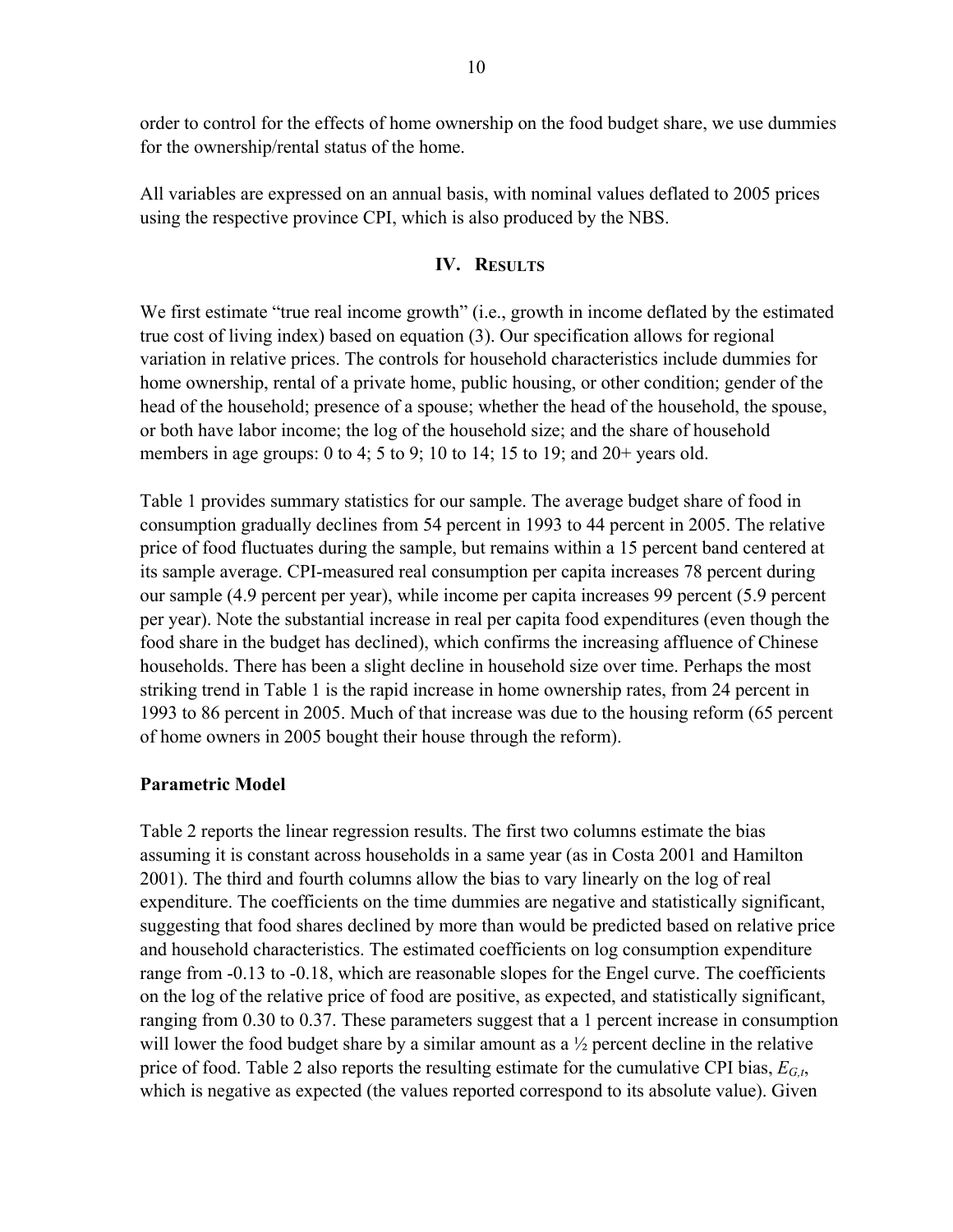that negative bias, the implied gross change in the true cost of living is  $(1-[E_{G,t}])$  times the gross change in the CPI, and the resulting gross true real income growth is  $1/(1-[E_G_t])$  times the gross real income growth obtained by deflating nominal income by the CPI.

Since consumption expenditures are potentially measured with error, we also present estimates where income is used as an instrument. This is particularly important because attenuation bias would tend to drive down the absolute value of the coefficient on the log of expenditure, hence increasing the estimate of the CPI bias in equation (6).

In the first two columns of Table 2 the bias is constant across households in a same survey (first columns). This yields a cumulative bias estimate for the CPI deflator of 34.3 percent in 1993–2005, or 3.4 percent per year (with the CPI overstating the increase in the estimated true cost of living, and as a result understating the growth in real income). When instrumental variables are used, that bias estimate increases to 4.0 percent per year. In columns (3) and (4) the bias is allowed to vary linearly with the log of (CPI-measured) real expenditures. The bias for the average household (population weighted average) in column (3) is 2.0 percent per year, which increases to 2.3 percent per year when income is used as an instrument (column 4). The expenditure weighted averages, in columns (3) and (4) are much lower: 0.9 and 1.1 percent per year respectively.

These results indicate that the typical Chinese urban household has enjoyed a substantially higher increase in its purchasing power than the standard deflation of its expenditure by the CPI suggests. But once the estimates are weighted by household expenditure, which is the relevant weighting for comparison with aggregate figures, this effect mostly disappears.

# **Semi-Parametric Model**

We now turn to the semi-parametric estimation of the model. Figure 1 shows the nonparametric estimates of the relationship between the food budget share and the log of real expenditure. As expected, the food budget share declines with real expenditure and the curves tend to shift downward over time (occasional upward shifts can be explained by increases in the relative price of food). We proceed to estimate this relationship semiparametrically, using the same controls as in Table 2. Based on these semi-parametric Engel curves (Figure 2), we can estimate the CPI bias by computing the necessary change in real expenditure, at each real expenditure level that would maintain the Engel curves in the same position, as discussed in Section II.

Figure 3 shows the estimated annual bias from 1993 to 2005 as a function of headline real expenditure, and for illustration purposes, the estimated density function of the log of CPIdeflated real expenditure in 2005. The bias is higher for the poorest households, and gradually declines as real expenditure increases, becoming negative at the very upper tail of the distribution. The annualized bias for the average population-weighted household is 1.6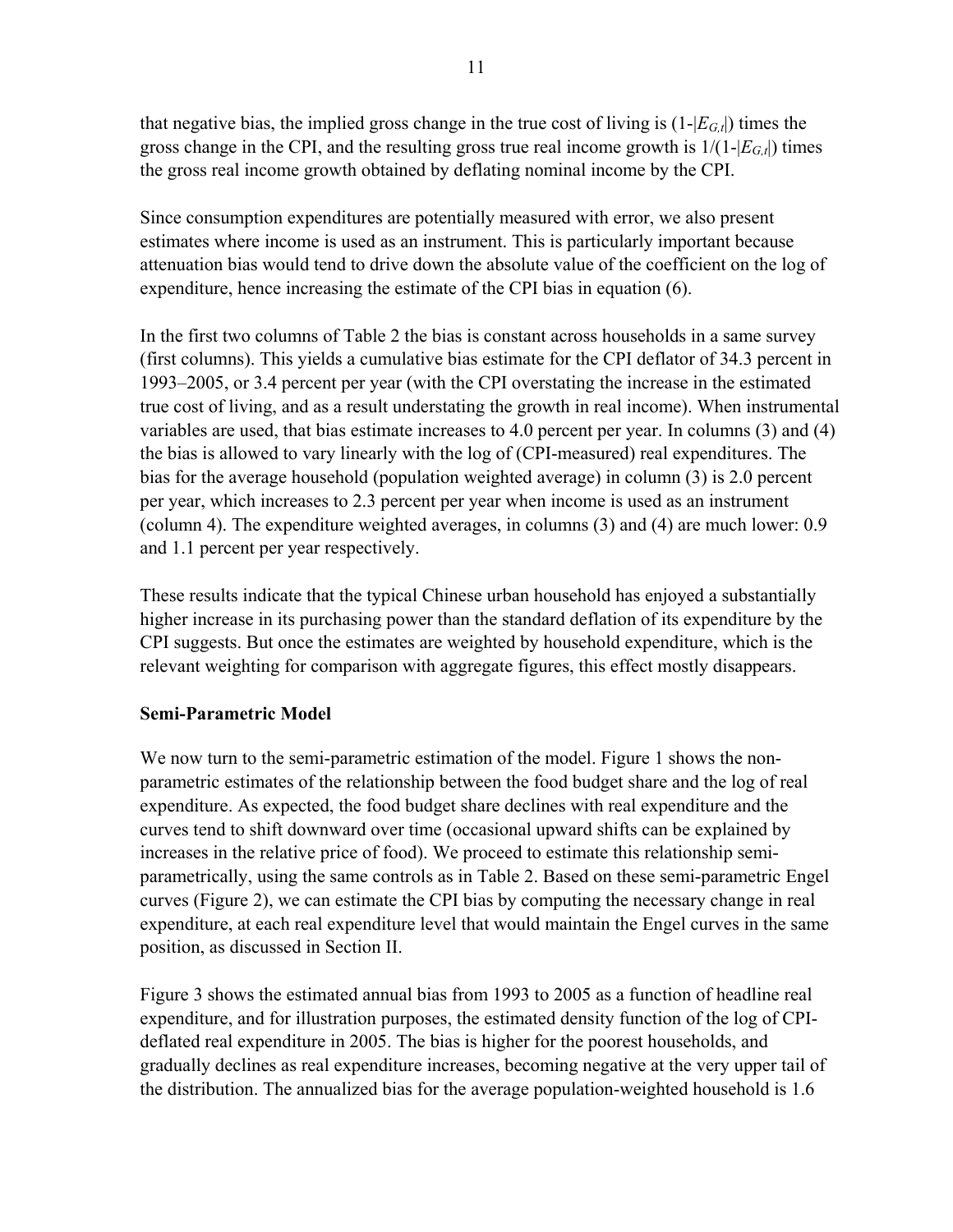percent per year, whereas the expenditure weighted aggregate bias is only 0.9 percent per year. The pattern in Figure 3 confirms the results from the parametric estimation, whereby poorer households have enjoyed larger gains than those indicated by the deflation of their nominal income by the CPI. These "unmeasured" gains were smaller for richer households, and even negative for the very rich.

# **Robustness**

Figure 4 reports the estimated biases under different methods. We present estimates using: (i) Our baseline sample and (ii) A Winsorized sample. The Winsorization sets the value of food, consumption expenditures and income for observations below the  $5<sup>th</sup>$  and above the  $95<sup>th</sup>$ percentile to the level of that percentile. The thick line corresponds to our preferred estimates, based on the semi-parametric estimation. Across all methods and samples, the population weighted estimates yield a much larger bias than the expenditure weighted ones. The parametric specifications that assume a constant bias across all households in a same year yield much larger estimates. The parametric specifications that allow the bias to vary linearly with the log of (CPI-measured) real expenditure yield results that are fairly comparable to the semi-parametric estimates. Since the estimated bias is notably different across levels of income when allowed to vary, we prefer to focus on those more flexible specifications.

Figure 4 plots the point estimates and the 95 percent confidence interval for the parametric specifications where the bias varies linearly on the log of (CPI-measured) real income, and for the semi-parametric specification. It also plots, for illustration purposes, a line corresponding to the cumulative effects of a bias equal to 1 percent per year, a figure often associated with the bias in the U.S. CPI. In the case of our expenditure weighted measures, the 1 percent per year line is within the confidence interval most of the time, and coincides with the end-sample point-estimates in the 3 methods.

# **Distributional Implications**

Table 3 summarizes the implications of our bias estimates for the evolution of consumption and income for different groups. If we deflate nominal consumption and income by the CPI, their average value grows ½ percentage point faster per year than their median. Growth rates are higher as we move from poorer to richer quintiles. Consumption growth for the richest quintile is 6.1 percent per year, whereas for the poorest one is only 2.9 percent per year. For income growth, those figures are 6.7 and 4.2 percent per year respectively. The picture reverses if we use our alternative deflator. Once that adjustment is made, consumption and income growth is stronger for the poorer quintiles. The consumption growth in the richest quintile is now 5.5 percent per year, which is lower than the 6.4 percent per year for the poorest one. For income growth those figures are 6.2 and 7.7 percent per year respectively.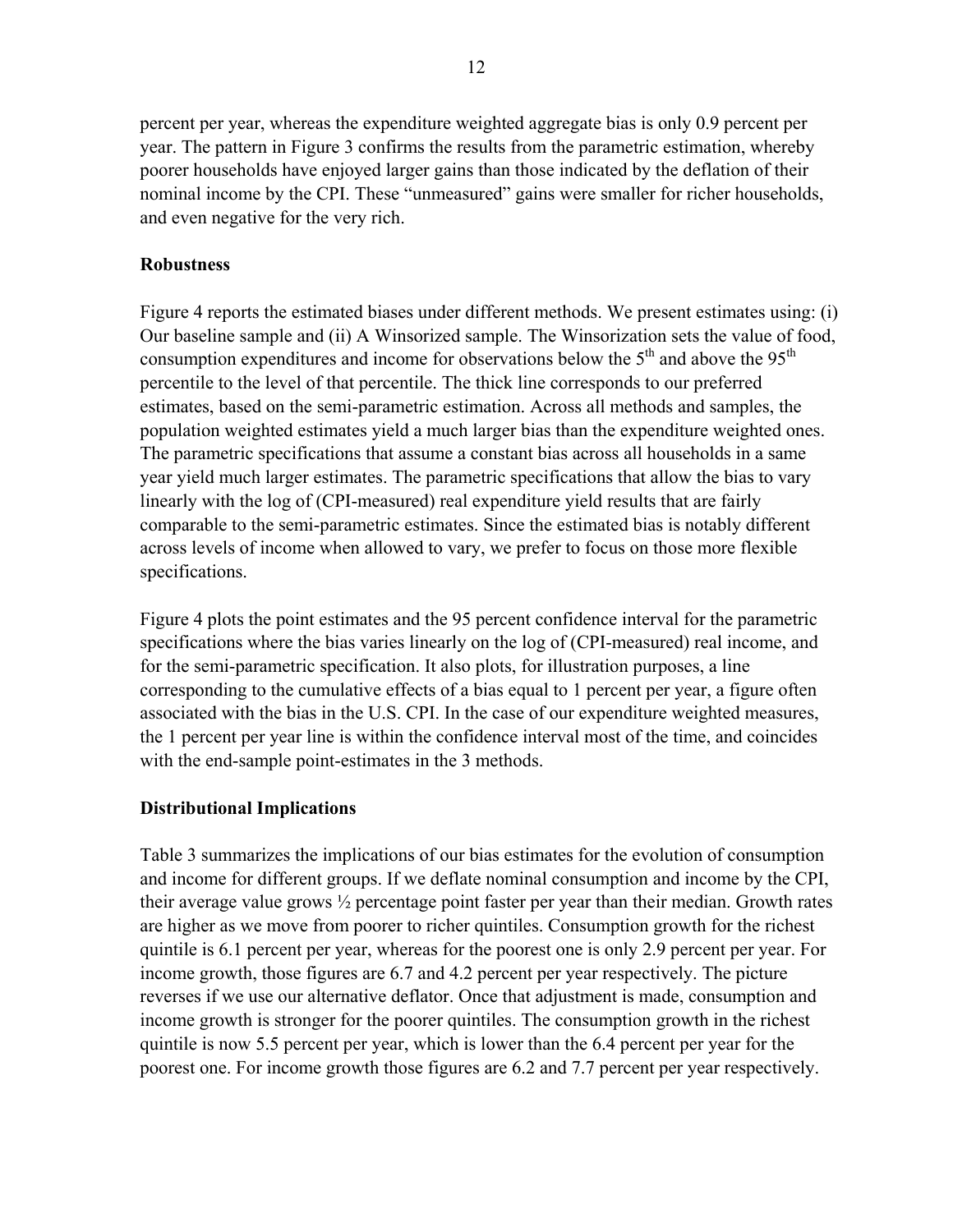Average and median consumption grow at a similar rate, at around 5.7 percent per year. The same is true for income, with average and median growth at 6.9 percent per year.

#### **V. CONCLUSION**

This paper has used household-level consumption data to estimate the path of real income growth compatible with the shrinking participation of food expenditure in total household expenditures in urban China. Our estimates suggest that the urban CPI provides a fairly accurate measure of the cost of living for the urban economy as a whole. Our expenditure weighted estimates, which is the relevant measure for comparison with the CPI, points to a discrepancy of 1 percentage point or less per year, comparable to the bias often associated with the U.S. CPI. This is a remarkable precision considering the challenges related to measuring the cost of living in a rapidly changing economy such as China. But even a fairly accurate CPI may not be appropriate for different groups of households, as consumption patterns tend to vary substantially with income. Our results suggest that the cost of living for poorer households has increased slower than the CPI, thus contributing to reduce real expenditure inequality.

Some caution is warranted when interpreting these distributional results. The survey sample only covers migrants from rural (which are among the poorest groups in urban areas) starting in 2002. Coverage of very rich households is limited (the  $99<sup>th</sup>$  percentile of income in the 2005 sample was 120,000 Yuan), and since they represent a small share of the population our estimates are less precise at the upper tail of the distribution. Moreover, the increasing shift from public to private provision of health and education services could have affected the evolution of the food budget shares. But with these caveats in mind, this paper shows that the evolution of consumption patterns suggests that real income growth in urban China has been more equitable than it is perceived to be.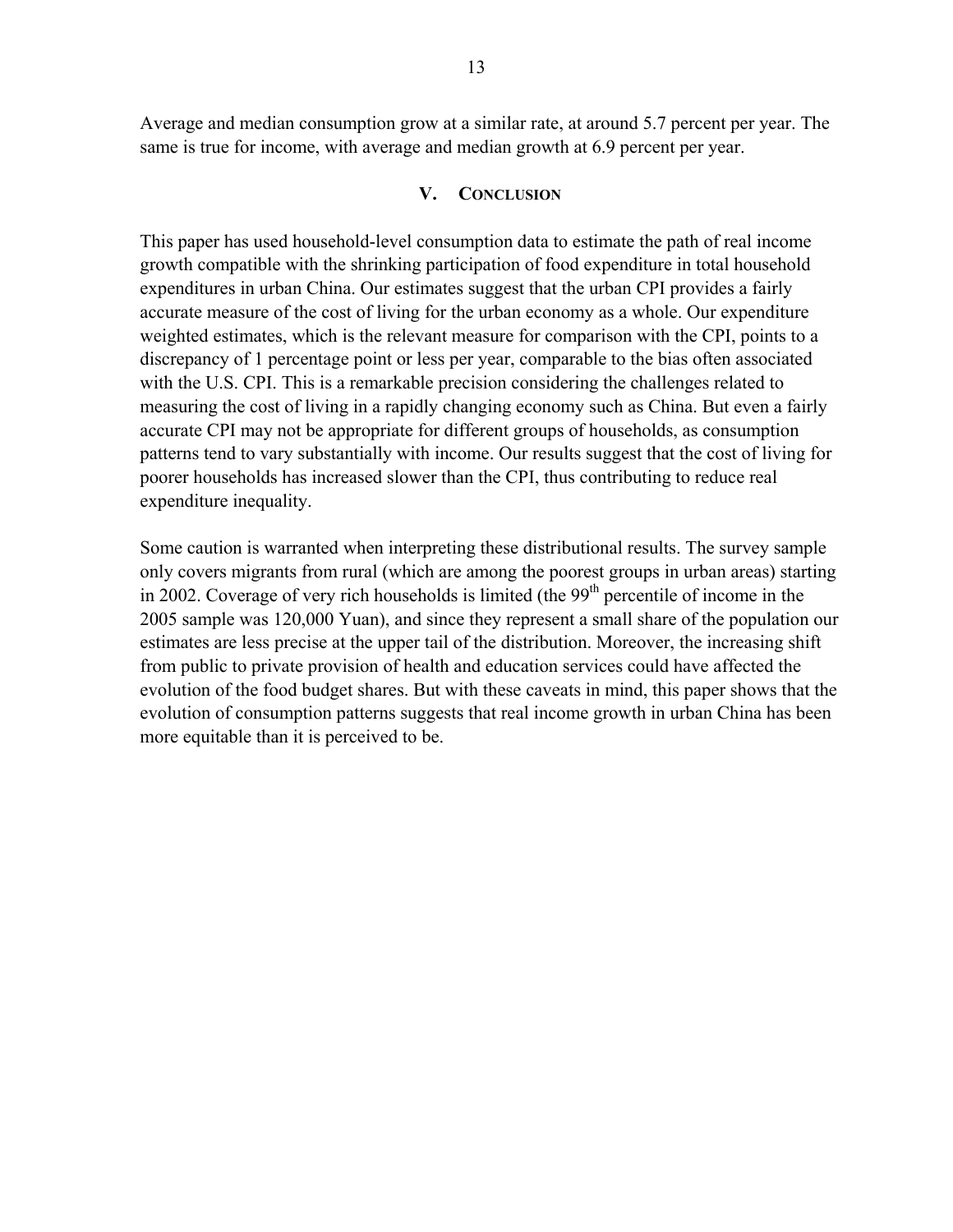#### **REFERENCES**

- Almås. Ingvild and Åshild Auglænd Johnsen, 2012, "The Cost of Living in China: Implications for Inequality and Poverty," Norweegian School of Economics, mimeo.
- Barrett, Garry F., Brzozowski, Matthew, 2010. "Using Engel Curves to Estimate the Bias in the Australian CPI," *Economic Record* 86 (272), 1–14.
- Beatty, Timothy, and Erling R. Larsen, 2005, "Using Engel Curves to Estimate Bias in the Canadian CPI as a Cost of Living Index," *Canadian Journal of Economics*, Vol. 38, No. 2, pp. 482–99.
- Boskin, Michael, Ellen Dulberger, Robert Gordon, Zvi Griliches, and Dale Jorgenson, 1996, "Toward a More Accurate Measure of the Cost of Living," Final Report to the U.S. Senate Finance Committee (December).
- Cai, Hongbin, Yuyu Chen, and Li-An Zhou, 2010, "Income and Consumption Inequality in Urban China: 1992–2003" *Economic Development and Cultural Change*, Vol. 58(3), pp. 385-413.
- de Carvalho Filho, Irineu and Marcos Chamon, 2012, "The Myth of Post-Reform Income Stagnation: Evidence from Brazil and Mexico," *Journal of Development Economics*, Vol. 97, No. 1, pp. 368–386.
- Chow, Gregory, 2006, "Are Chinese Official Statistics Reliable?," *CESifo Economic Studies*  52(2): 396–414.
- Cook, Jonathan A., 2013, "Does Chinese Inflation Understate Cost of Living?," mimeo.
- Costa, Dora, 2001, "Estimating Real Income in the United States from 1888 to 1994: Correcting CPI Bias Using Engel Curves," *Journal of Political Economy*, Vol. 109, No. 6, pp. 1288–1310.
- Deaton, Angus, and Valerie Kozel, 2005, "Data and Dogma: The Great Indian Poverty Debate," *The World Bank Research Observer* Vol. 20, pp.177–99.
- Deaton, Angus, and John Muellbauer, 1980, "An Almost Ideal Demand System," *American Economic Review*, Vol. 70, No. 3, pp. 312–26.
- Gibson, John, Steven Stillman and Trinh Le, 2008, "CPI Bias and Real Living Standards in Russia During the Transition." *Journal of Development Economics*, Vol. 87, No. 1, pp. 140–160.
- Gibson, John and Grant Scobie, 2010, "Using Engel curves to estimate CPI bias in a small, open, inflation-targeting economy," *Applied Financial Economics*, 20(17): 1327– 1335.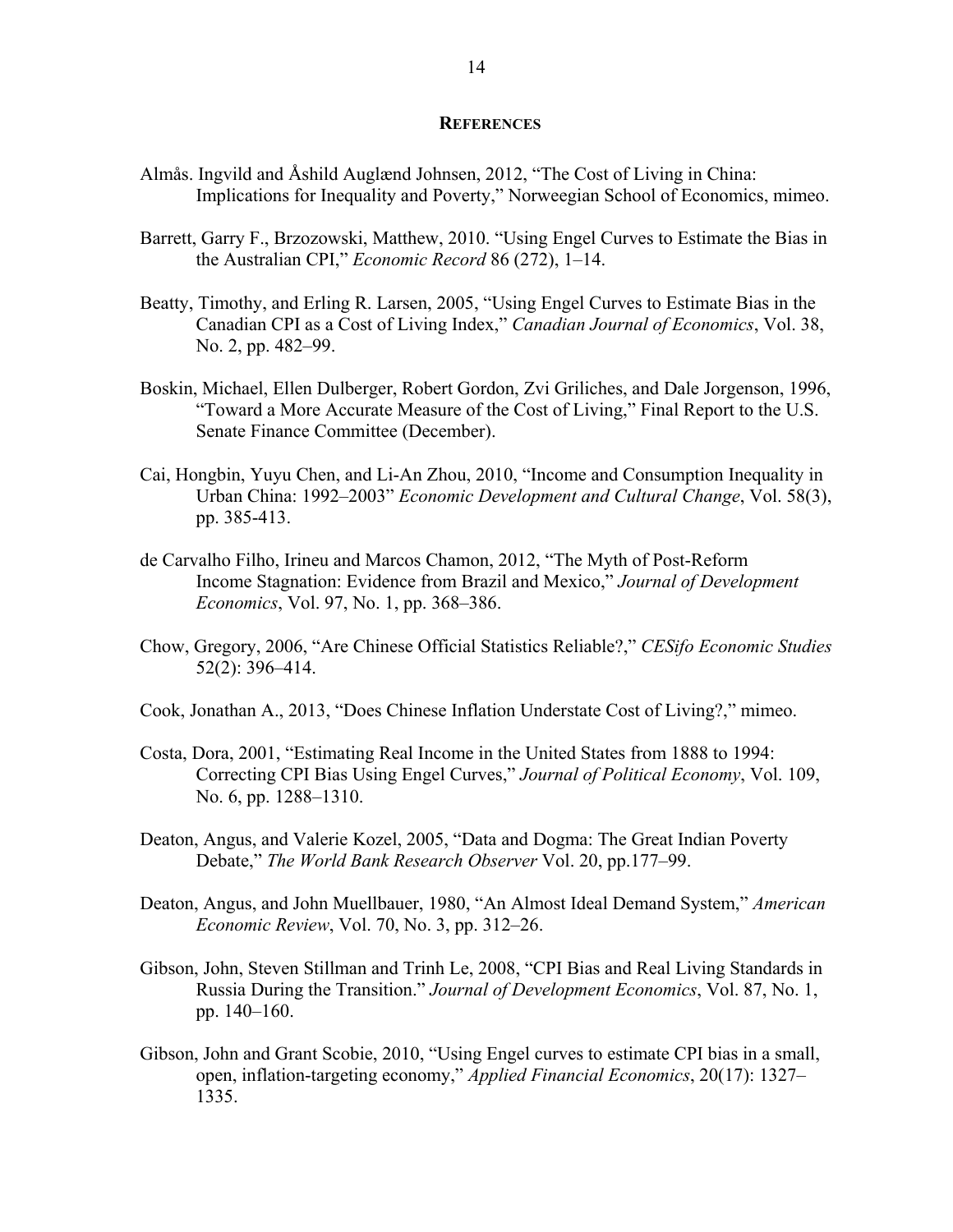- Goñi, Edwin, Humberto López and Luis Servén, 2006, "Getting Real About Inequality: Evidence from Brazil, Colombia, Mexico and Peru," World Bank Policy Research Working Paper ; 3815
- Hamilton, Bruce, 2001, "Using Engel's Law to Estimate CPI Bias," *American Economic Review*, Vol. 91, No. 3, pp. 619–30.
- Hausman, Jerry, 2003, "Sources of Bias and Solutions to Bias in the Consumer Price Index," *Journal of Economic Perspectives*, Vol. 17, No. 1, pp. 23–44.
- He, Xinhua, 2010, "Noteworthy Discrepancies in China's GDP Accounting," *China & World Economy* 18(4): 88–102.
- Holz, Carsten A. 2006a., "China's Reform Period Economic Growth: How Reliable Are Angus Maddison's Estimates?," *Review of Income and Wealth* 52(1): 85–119.
- Holz, Carsten A. 2006b., "China's Reform Period Economic Growth: How Reliable Are Angus Maddison's Estimates? Response to Angus Maddison's Reply," *Review of Income and Wealth* 52(3): 471–475.
- Lebow, David and Jeremy Rudd, 2003, "Measurement Error in the Consumer Price Index: Where do We Stand?" *Journal of Economic Literature* 41(1): 159–201.
- Ley, Eduardo, 2001, "Whose Inflation? A Characterization of the CPI Plutocratic Bias," IMF Working Paper 01/59.
- Maddison, Angus, 2006, "Do Official Statistics Exaggerate China's GDP Growth? A Reply to Carsten Holz," *Review of Income and Wealth* 52(1): 121–126.
- Montalvo, Jose and Martin Ravallion, 2010, "The Pattern of Growth and Poverty Reduction in China" *Journal of Comparative Economics*, vol. 38(1), pp. 2–16.
- Nakamura, Emi, Jón Steinsson and Miao Liu, 2013, "Are Chinese Growth and Inflation Too Smooth? Evidence from Engel Curves," mimeo.
- Nakamura, Leonard, 1997, "Is the U.S. Economy Really Growing Too Slowly? Maybe We're Measuring Growth Wrong," *Federal Reserve Bank of Philadelphia Business Review* (March–April), pp. 3–14.
- National Research Council, 2002, *At What Price? Conceptualizing and Measuring Cost-of-Living and Price Indices*, Charles L. Schultze and Christopher D. Mackie, eds. (Washington, DC: National Academy Press).
- Ravallion, Martin and Shaohua Chen, 2007, "China's (Uneven) Progress against Poverty" Journal of Development Economics, Vol. 82(1), pp. 1–42.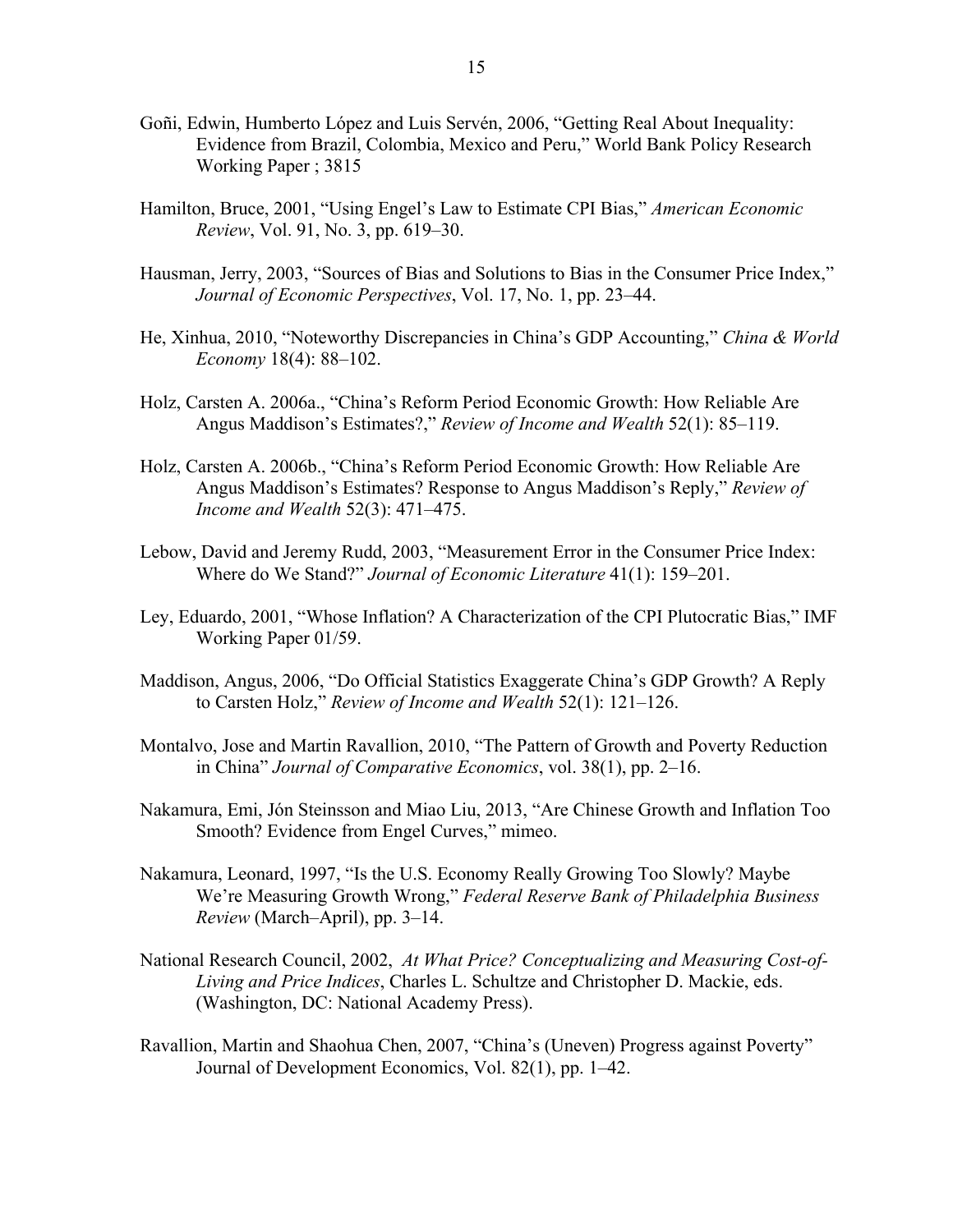- Yatchew, A., 1997, "An Elementary Estimator of the Partial Linear Model," *Economics Letters*, Elsevier, vol. 57 (2), pages 135–43 (December).
- Young, Alwyn, 2003."Gold into Base Metals: Productivity Growth in the People's Republic of China during the Reform Period," *Journal of Political Economy* 111(6): 1220– 1261.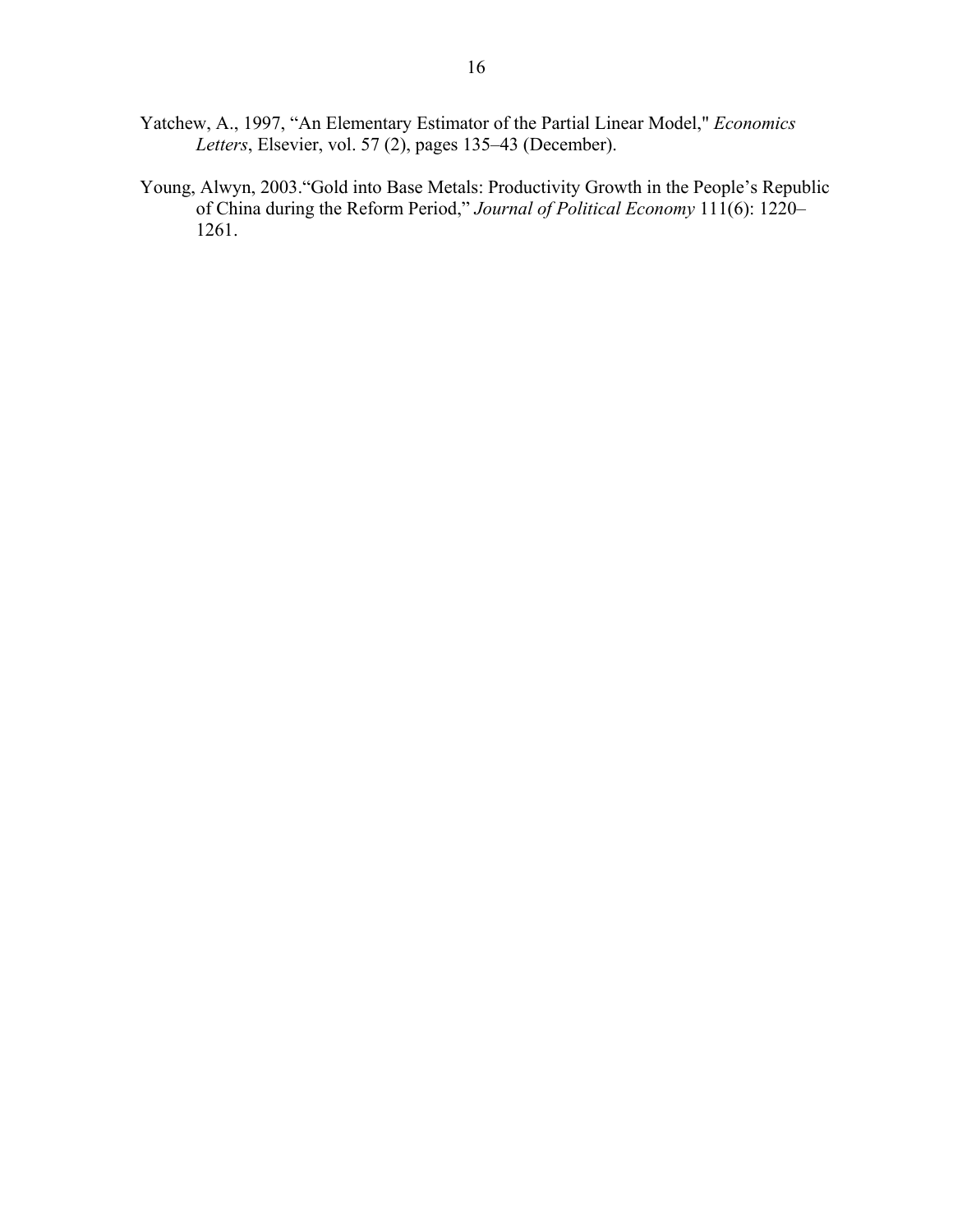**Table 1. Summary Statistics** 

|                                     | 1993           | 1995           | 1997           | 1999           | 2001           | 2003           | 2005           |
|-------------------------------------|----------------|----------------|----------------|----------------|----------------|----------------|----------------|
| Share of Food in Consumption        | $0.54$ [0.151] | $0.55$ [0.151] | $0.52$ [0.146] | $0.47$ [0.144] | $0.43$ [0.142] | $0.44$ [0.141] | $0.44$ [0.144] |
|                                     |                |                |                |                |                |                |                |
| Relative price of food              | 94.96 [4.21]   | 105.08 [3.328] | 101.17 [3.339] | 95.44 [2.43]   | 91.77 [1.359]  | 93.79 [0.81]   | 100 [0]        |
| Real Expenditure on food            | 7380 [3687]    | 7582 [3949]    | 7817 [4353]    | 8113 [4404]    | 8533 [4902]    | 8190 [4714]    | 8841 [5001]    |
| Real per capita expenditure on food | 2374 [1172]    | 2458 [1241]    | 2515 [1307]    | 2672 [1398]    | 2875 [1603]    | 2796 [1621]    | 3091 [1773]    |
|                                     |                |                |                |                |                |                |                |
| Real Consumption Expenditure        | 14073 [9302]   | 15808 [10889]  | 16724 [11724]  | 18189 [13105]  | 20365 [15932]  | 19975 [16198]  | 23348 [20147]  |
| Real Per Capita Consumption         | 4487 [2801]    | 5089 [3410]    | 5360 [3573]    | 5987 [4242]    | 6835 [5173]    | 6800 [5585]    | 8139 [7374]    |
| Ln (Consumption/CPI)                | 9.41 [0.519]   | $9.51$ [0.538] | 9.56 [0.554]   | 9.63 [0.573]   | $9.72$ [0.61]  | $9.69$ [0.643] | $9.84$ [0.65]  |
| Ln (Current Monetary Income/CPI)    | 9.58 [0.504]   | 9.68 [0.541]   | 9.74 [0.559]   | $9.85$ [0.551] | 9.96 [0.607]   | 9.94 [0.663]   | 10.12 [0.662]  |
|                                     |                |                |                |                |                |                |                |
| Ln (Household size)                 | $1.13$ [0.269] | $1.12$ [0.259] | $1.13$ [0.251] | $1.11$ [0.241] | $1.09$ [0.258] | 1.08 [0.278]   | $1.06$ [0.291] |
| Share ages 0 to 4                   | $0.03$ [0.09]  | $0.03$ [0.089] | $0.03$ [0.084] | $0.02$ [0.076] | $0.02$ [0.074] | $0.02$ [0.073] | $0.02$ [0.069] |
| Share ages 5 to 9                   | $0.07$ [0.133] | $0.06$ [0.129] | $0.05$ [0.119] | $0.05$ [0.113] | $0.04$ [0.107] | $0.04$ [0.105] | $0.04$ [0.104] |
| Share ages 10 to 14                 | $0.09$ [0.144] | $0.08$ [0.141] | $0.08$ [0.142] | $0.07$ [0.138] | $0.07$ [0.132] | $0.06$ [0.124] | $0.05$ [0.119] |
| Share ages 15 to 19                 | $0.07$ [0.137] | $0.07$ [0.137] | $0.08$ [0.139] | $0.08$ [0.143] | $0.07$ [0.139] | $0.07$ [0.137] | $0.06$ [0.133] |
| Share ages 20 and up                | $0.75$ [0.165] | $0.76$ [0.162] | $0.77$ [0.157] | $0.78$ [0.161] | $0.8$ [0.167]  | $0.82$ [0.172] | $0.83$ [0.171] |
| Male head                           | $0.69$ [0.462] | $0.66$ [0.473] | $0.65$ [0.477] | $0.62$ [0.485] | $0.67$ [0.47]  | $0.74$ [0.441] | $0.73$ [0.442] |
| Spouse present                      | $0.67$ [0.471] | $0.64$ [0.479] | $0.63$ [0.482] | $0.61$ [0.487] | $0.66$ [0.475] | $0.72$ [0.45]  | $0.71$ [0.452] |
| Head has labor income               | $0.84$ [0.368] | $0.82$ [0.381] | $0.83$ [0.377] | 0.81 [0.393]   | $0.76$ [0.429] | $0.72$ [0.447] | $0.71$ [0.454] |
| Spouse has labor income             | $0.74$ [0.438] | $0.73$ [0.444] | $0.73$ [0.444] | $0.71$ [0.455] | $0.63$ [0.482] | $0.56$ [0.496] | 0.54 [0.499]   |
| Head and spouse have labor income   | $0.71$ [0.453] | $0.7$ [0.46]   | $0.69$ [0.461] | $0.67$ [0.471] | $0.58$ [0.493] | $0.51$ [0.5]   | $0.49$ [0.5]   |
|                                     |                |                |                |                |                |                |                |
| Owner occupied house                | $0.24$ [0.429] | $0.34$ [0.474] | $0.49$ [0.5]   | $0.65$ [0.477] | $0.78$ [0.417] | $0.79$ [0.408] | $0.86$ [0.344] |
| Rental Unit                         | $0.02$ [0.123] | $0.01$ [0.117] | $0.01$ [0.098] | $0.01$ [0.096] | $0.01$ [0.104] | $0.02$ [0.134] | $0.02$ [0.131] |
| Other living arrangement            | $0$ [0.039]    | $0$ [0.016]    | $0$ [0.025]    | $0$ [0.016]    | $0$ [0.036]    | $0.07$ [0.249] | $0.02$ [0.138] |
| <b>Public Housing</b>               | $0.74$ [0.439] | $0.64$ [0.479] | $0.5$ [0.5]    | $0.34$ [0.474] | $0.21$ [0.409] | $0.13$ [0.332] | $0.1$ [0.3]    |
| N                                   | 6109           | 6297           | 6242           | 6295           | 6300           | 19351          | 21849          |

Notes: For presentation purposes only odd years displayed. Share of food measured relative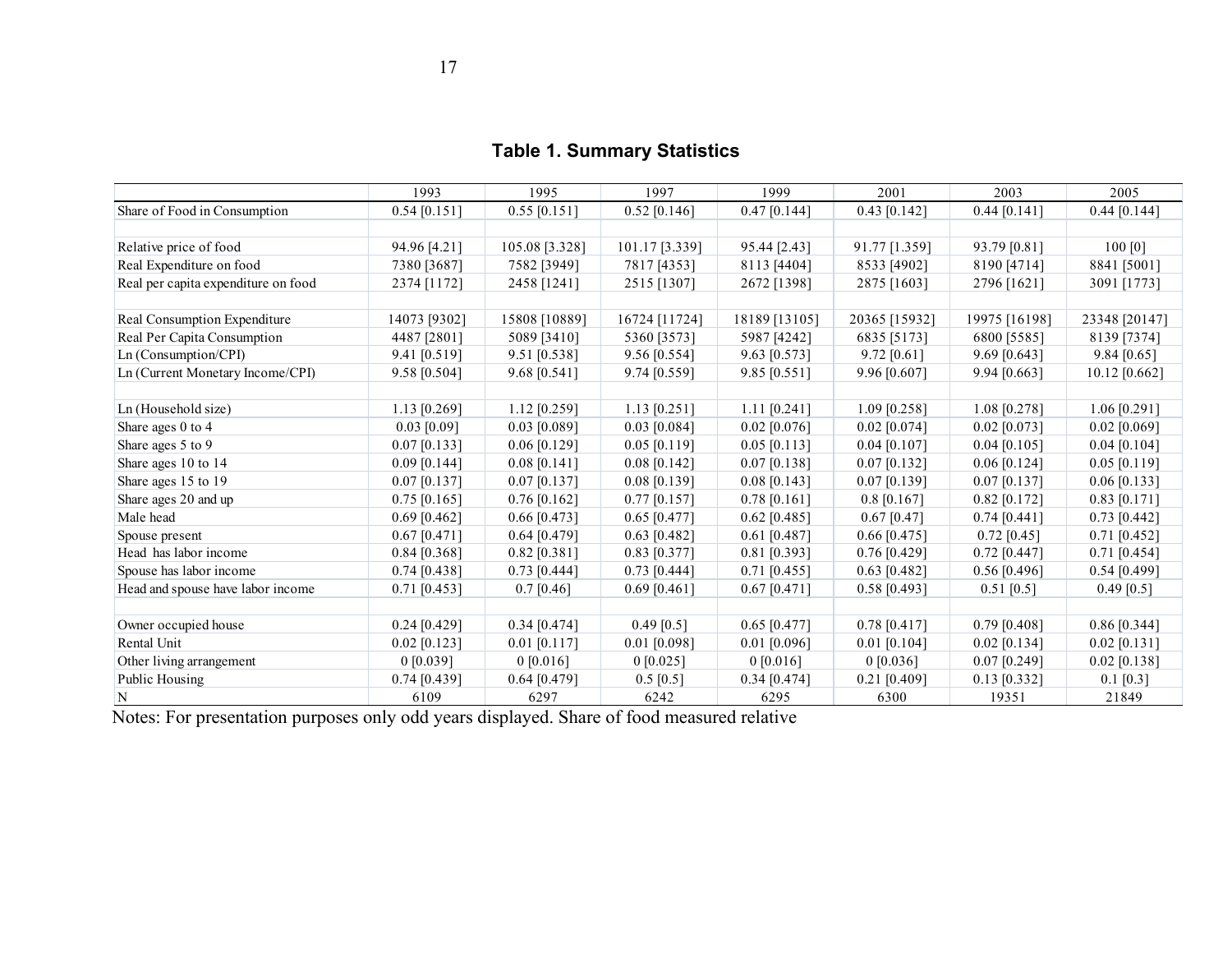|                                    | <b>Dependent Variable: Share of Food</b> |                  |                              |                  |  |
|------------------------------------|------------------------------------------|------------------|------------------------------|------------------|--|
|                                    | <b>Bias invariant on income</b>          |                  | <b>Bias linear on income</b> |                  |  |
|                                    | (1)                                      | (2)              | (3)                          | (4)              |  |
|                                    | Full-OLS                                 | Full-IV          | Full-OLS                     | Linear-IV        |  |
| Dummy for 1995                     | $-0.006$ [0.003]                         | $-0.007$ [0.003] | $-0.019$ [0.042]             | $0.02$ [0.048]   |  |
| Dummy for 1997                     | $-0.019$ [0.003]                         | $-0.021$ [0.003] | $-0.115$ [0.042]             | $-0.094$ [0.048] |  |
| Dummy for 1999                     | $-0.034$ [0.002]                         | $-0.036$ [0.002] | $-0.25$ [0.041]              | $-0.233$ [0.047] |  |
| Dummy for 2001                     | $-0.05$ [0.002]                          | $-0.053$ [0.002] | $-0.358$ [0.039]             | $-0.321$ [0.046] |  |
| Dummy for 2003                     | $-0.061$ [0.002]                         | $-0.065$ [0.002] | $-0.541$ [0.034]             | $-0.579$ [0.040] |  |
| Dummy for 2005                     | $-0.061$ [0.002]                         | $-0.066$ [0.002] | $-0.562$ [0.034]             | $-0.592$ [0.040] |  |
| Ln(Relative price of food)         | $0.301$ [0.019]                          | $0.3$ [0.019]    | $0.362$ [0.019]              | 0.366 [0.019]    |  |
| Ln(Real Consumption)               | $-0.145$ [0.001]                         | $-0.134$ [0.001] | $-0.184$ [0.003]             | $-0.173$ [0.004] |  |
| Ln(Household size)                 | $0.07$ [0.001]                           | $0.065$ [0.001]  | $0.072$ [0.001]              | $0.068$ [0.001]  |  |
| Number ages 0 to 4                 | $-0.014$ [0.005]                         | $-0.014$ [0.005] | $-0.013$ [0.005]             | $-0.013$ [0.005] |  |
| Number ages 5 to 9                 | $0$ [0.000]                              | 0 [0.000]        | $0$ [0.000]                  | 0 [0.000]        |  |
| Number ages 10 to 14               | $0.028$ [0.003]                          | $0.028$ [0.003]  | $0.032$ [0.003]              | $0.032$ [0.003]  |  |
| Number ages 15 to 19               | $0.007$ [0.003]                          | 0.006 [0.003]    | $0.013$ [0.003]              | 0.013 [0.003]    |  |
| Number ages 20 and up              | $0.11$ [0.003]                           | 0.105 [0.003]    | $0.117$ [0.003]              | $0.113$ [0.003]  |  |
| Male head                          | $0.008$ [0.003]                          | $0.009$ [0.003]  | $0.007$ [0.003]              | $0.008$ [0.003]  |  |
| Spouse present                     | $-0.002$ [0.003]                         | $-0.002$ [0.003] | $-0.001$ [0.003]             | $-0.001$ [0.003] |  |
| Head of household has labor income | $-0.038$ [0.001]                         | $-0.038$ [0.001] | $-0.037$ [0.001]             | $-0.037$ [0.001] |  |
| Spouse has labor income            | $-0.027$ [0.002]                         | $-0.028$ [0.002] | $-0.027$ [0.002]             | $-0.027$ [0.002] |  |
| Head and spouse have labor income  | $0.011$ [0.002]                          | $0.009$ [0.002]  | $0.01$ [0.002]               | $0.008$ [0.002]  |  |
| Owner occupied unit                | $0.05$ [0.003]                           | $0.045$ [0.003]  | $0.045$ [0.003]              | 0.039 [0.003]    |  |
| Rental unit                        | $0.04$ [0.004]                           | 0.038 [0.004]    | $0.037$ [0.004]              | $0.033$ [0.004]  |  |
| <b>Public Housing</b>              | $0.063$ [0.003]                          | $0.059$ [0.003]  | 0.058 [0.003]                | $0.053$ [0.003]  |  |
| Constant                           | 1.743 [0.008]                            | $1.647$ [0.010]  | 2.102 [0.031]                | 2.015 [0.036]    |  |
| Observations                       | 134385                                   | 134374           | 134385                       | 134374           |  |
| R-squared                          | 0.42                                     | 0.42             | 0.43                         | 0.43             |  |
| Cumulative bias 1993-95 (%)        | 3.99 [1.97]                              | $5.05$ [2.12]    | 4.34 [1.55]                  | $5.35$ [1.63]    |  |
| Cumulative bias 1993-97 (%)        | 12.4 [1.6]                               | 14.24 [1.71]     | 9 [1.34]                     | 10.31 [1.43]     |  |
| Cumulative bias 1993-99 (%)        | 20.7 [1.24]                              | 23.47 [1.32]     | 12.67 [1.2]                  | 14.4 [1.33]      |  |
| Cumulative bias 1993-2001 (%)      | 29.14 [1.18]                             | 32.81 [1.24]     | 17.21 [1.34]                 | 19.59 [1.53]     |  |
| Cumulative bias 1993-2003 (%)      | 34.47 [0.92]                             | 38.31 [0.98]     | 22.74 [1.18]                 | 25.05 [1.41]     |  |
| Cumulative bias 1993-2005 (%)      | 34.29 [1.04]                             | 38.8 [1.1]       | 21.58 [1.37]                 | 24.56 [1.64]     |  |
| <b>Expenditure Weighted Bias</b>   |                                          |                  |                              |                  |  |
| Cumulative bias 1993-95 (%)        |                                          |                  | 4.15 $[1.76]$                | 5.91 [1.94]      |  |
| Cumulative bias 1993-97 $(\%)$     |                                          |                  | $7.19$ [1.67]                | 8.86 [1.89]      |  |
| Cumulative bias 1993-99 (%)        |                                          |                  | 8.46 [1.65]                  | 10.4 [1.93]      |  |
| Cumulative bias 1993-2001 (%)      |                                          |                  | 10.68 [1.93]                 | 13.74 [2.27]     |  |
| Cumulative bias 1993-2003 (%)      |                                          |                  | 12.69 [1.78]                 | 13.88 [2.2]      |  |
| Cumulative bias 1993-2005 (%)      |                                          |                  | 10.28 [2.06]                 | 12.3 [2.51]      |  |

# **Table 2. Parametric Regression Results**

Notes: Robust standard errors for the regression coefficients and bootstrapped standard errors for bias estimates in brackets. Controls also include regional dummies. Income is used as an instrument to consumption in the IV regressions. Cumulative bias reported corresponds to |*EG,t*|. The implied gross change in the true cost of living is  $(1-[E_{G,t}])$  times the gross change in the CPI, and the resulting gross true real income growth is  $1/(1-[E_{G,t}])$  times the gross real income growth obtained by deflating nominal income by the CPI.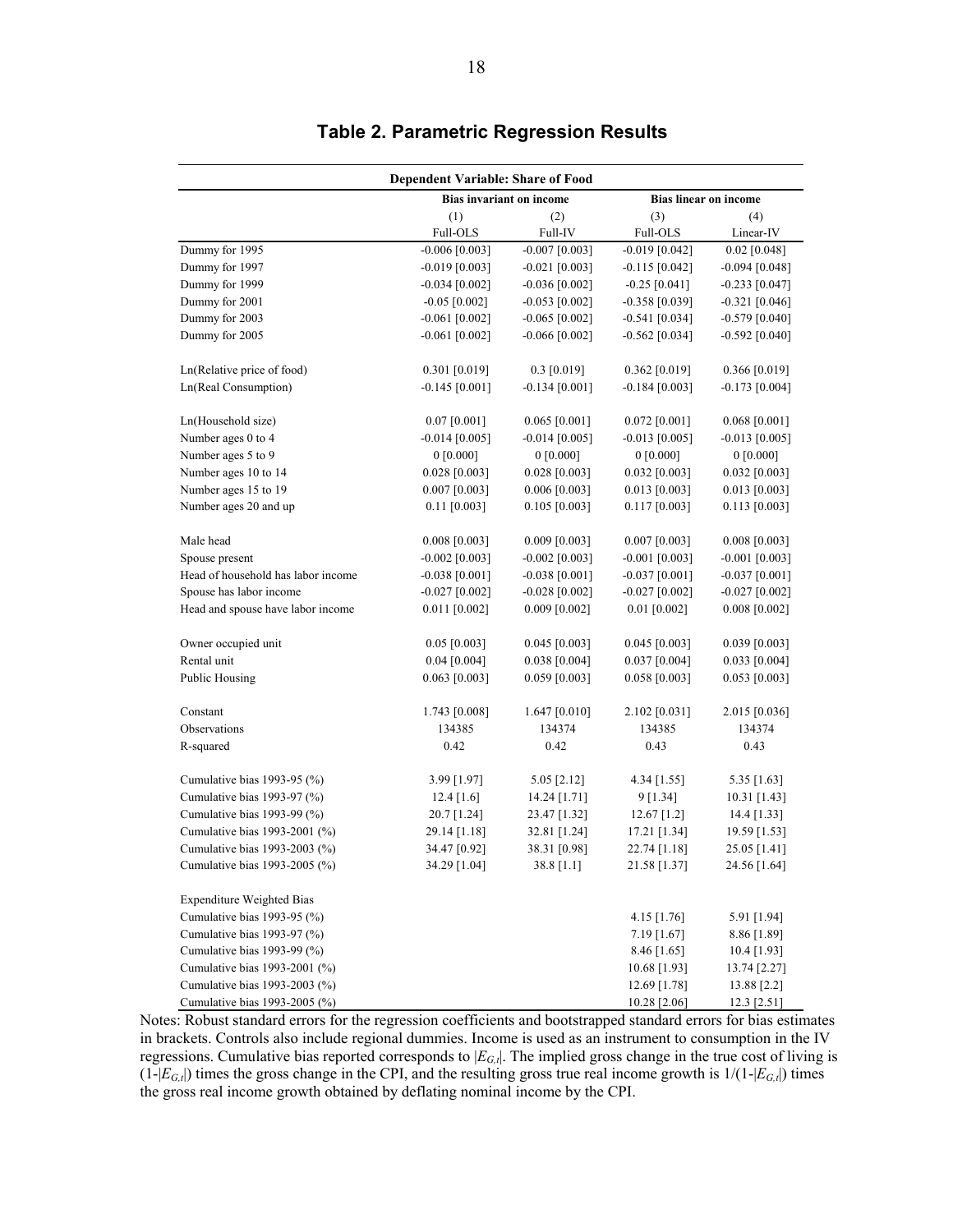|                               |      |        | Annual Growth in 1993-2005 in Percent Per Year |                                  |     |     |     |  |
|-------------------------------|------|--------|------------------------------------------------|----------------------------------|-----|-----|-----|--|
|                               |      |        |                                                | Quintile (from poorer to richer) |     |     |     |  |
|                               | Mean | Median |                                                |                                  |     |     |     |  |
| Consumption                   |      |        |                                                |                                  |     |     |     |  |
| Deflated by CPI               | 5.1  | 4.5    | 2.9                                            | 4.0                              | 4.5 | 5.1 | 6.1 |  |
| Correcting for Estimated Bias | 5.7  | 5.8    | 6.4                                            | 6.0                              | 5.8 | 5.7 | 5.5 |  |
| Income                        |      |        |                                                |                                  |     |     |     |  |
| Deflated by CPI               | 6.1  | 5.7    | 4.2                                            | 5.5                              | 5.9 | 6.3 | 6.7 |  |
| Correcting for Estimated Bias | 6.9  | 6.9    | 7.7                                            | 7.5                              | 7.2 | 6.9 | 6.2 |  |

**Table 3. Implications of Estimated Bias for Consumption and Income Growth in 1993–2005.** 

Notes: Corrected estimates based semi-parametric results. Quintiles based on (CPI-deflated) real expenditures.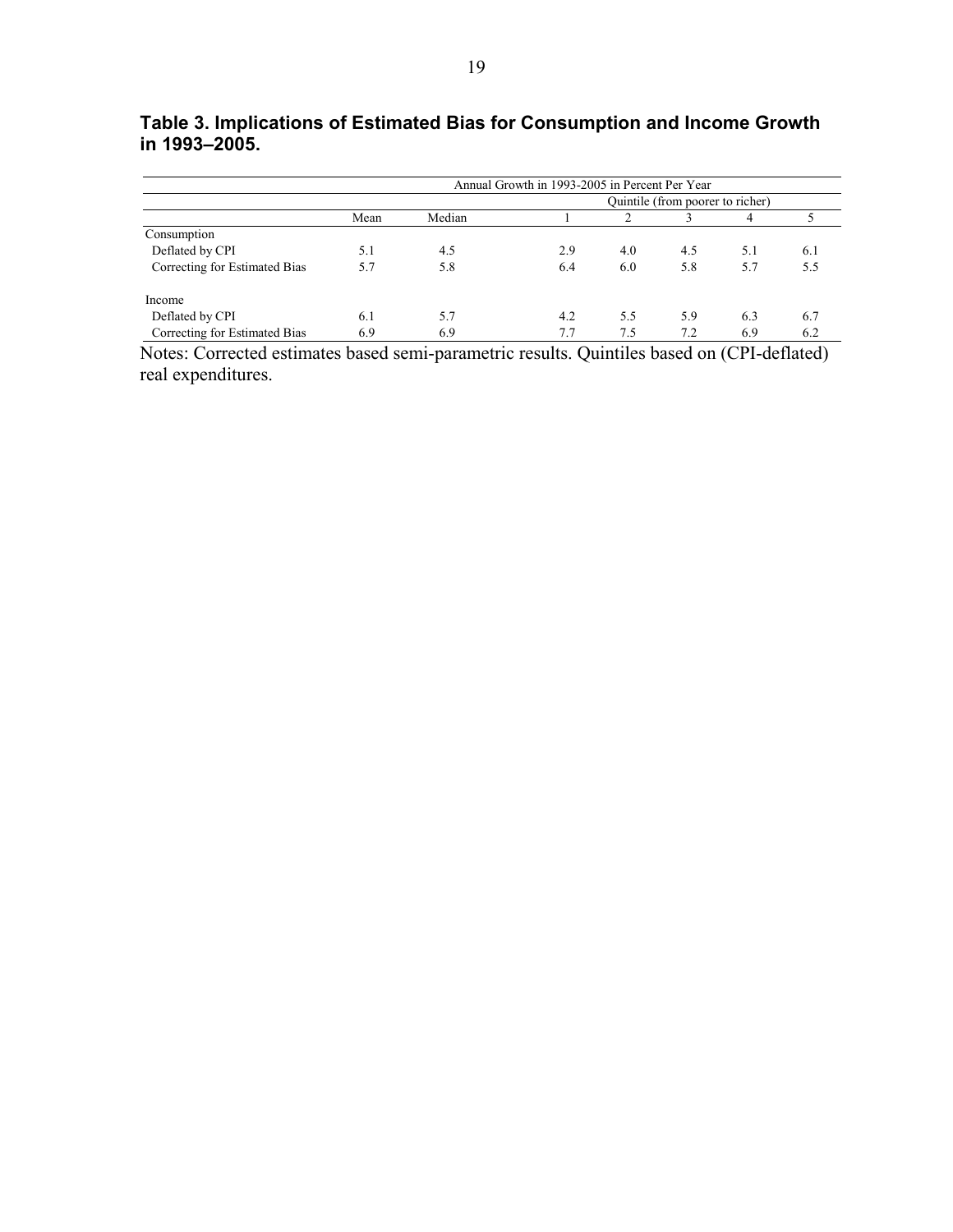

**Figure 1. Non-Parametric Estimates of Relationship between Food Shares and Household Expenditure**

Note: Curves obtained from locally weighted linear regressions using quartic kernel weights.





 Note: Curves obtained from locally weighted linear regressions using quartic kernel weights. Parametric controls are the same as in the regressions in Table 2.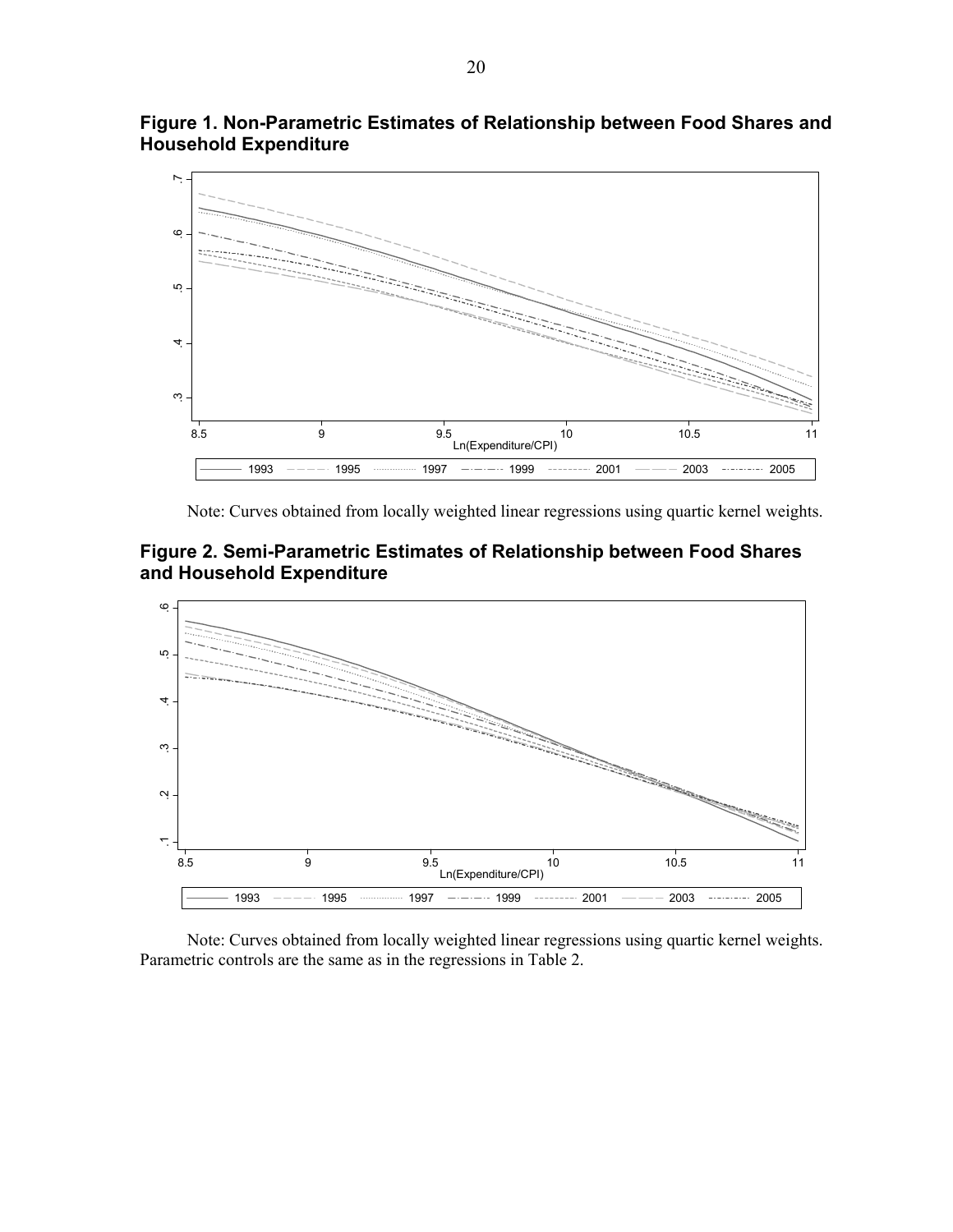

**Figure 3. Estimated Bias in 1993–2005 as a Function of CPI-Measured Real Expenditure in 2005** 

 Note: Based on semi-parametric bias estimates from the full sample. Solid line corresponds to bias estimates and dotted lines to 95 percent confidence interval. Dashed line corresponds to the distribution of real expenditures. Bias estimates based on shift of semi-parametrically estimated Engel curves.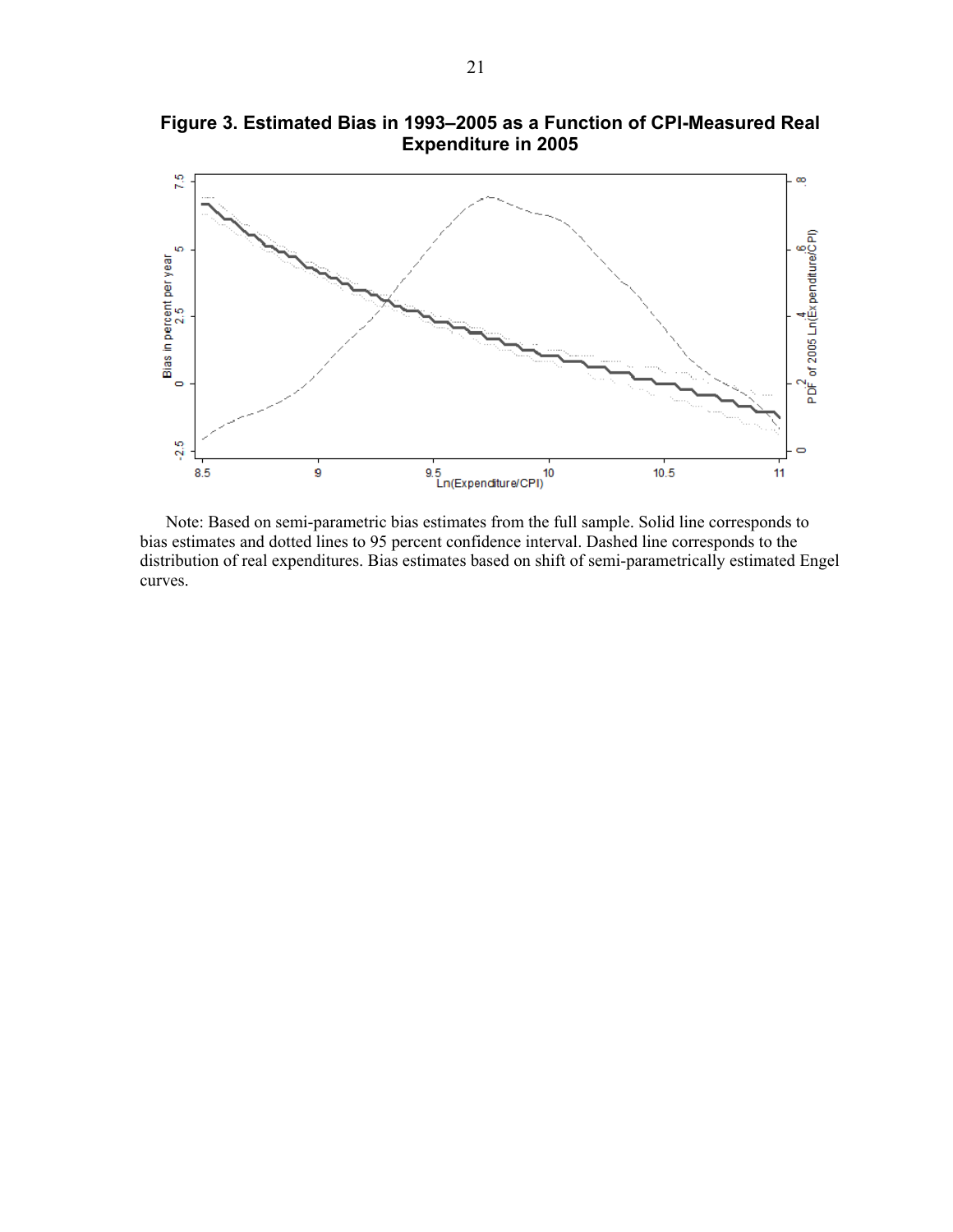

**Figure 4. Estimated Cumulative Bias in China since 1984 Across Different Methods and Samples.**

Notes: "Constant" Refers to specification where the bias is constant across all households in a given year; "Linear" to the one where it is linear on the log of (CPI-measured) real expenditure; and "Semi-Parametric" where it is a non-parametric function of (CPI-measured) real expenditure.